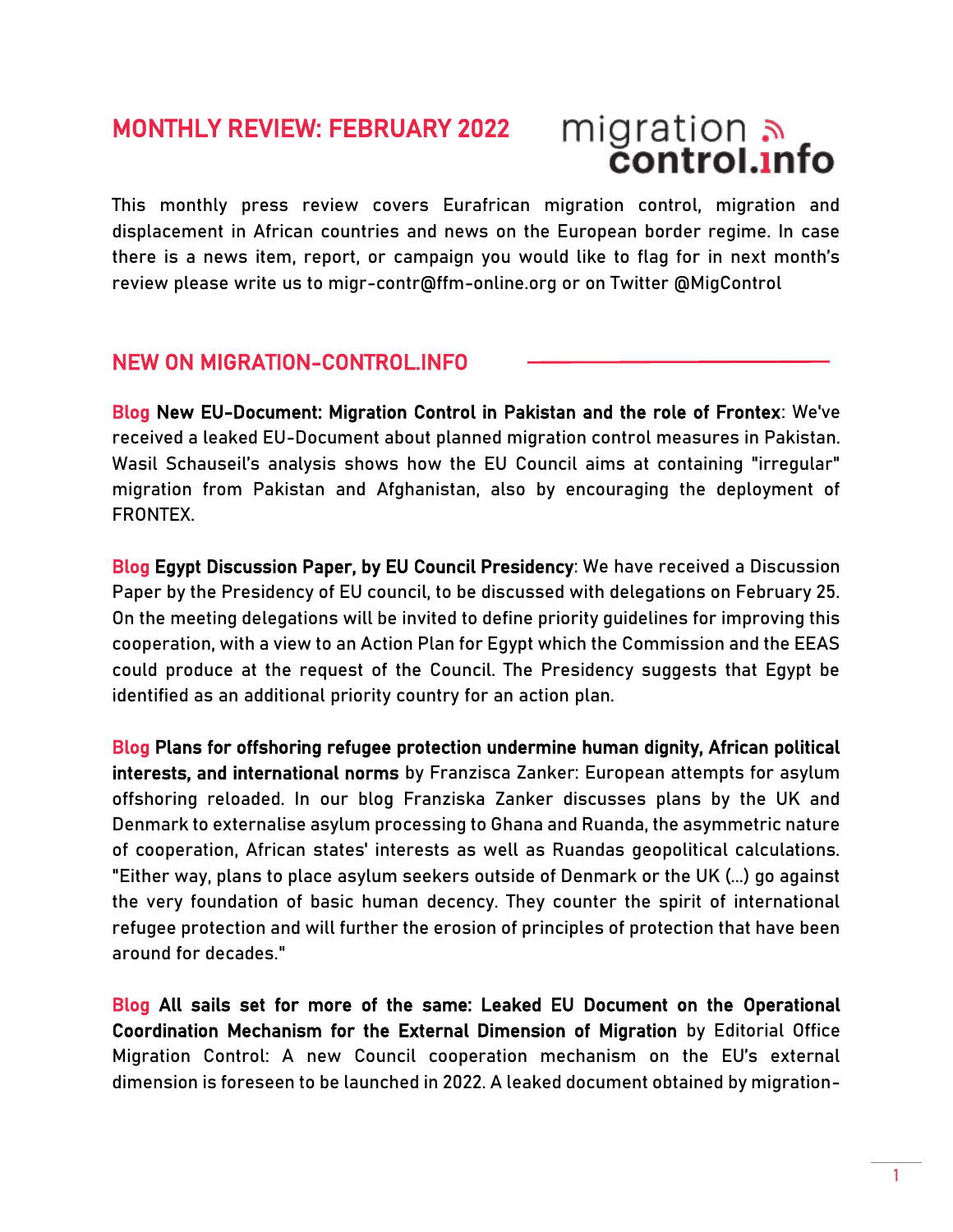control.info shows that the mechanism reproduces wider trends that have shaped the EU's external dimension for years.

Wiki [Libyen](https://migration-control.info/wiki/libyen/) von Christian Jakob und Joschka Dreher und der Migration Control Redaktion: Unser neu erschienener Wikibeitrag zu Libyen thematisiert die im Jahr 2011 begonnene Arabellion sowie die Auflehnung gegen das damalige Gaddafi-Regime. Seither kommt es immer wieder zu bewaffneten Konflikten zwischen den zersplitterten Oppositionen. Während die französische Regierung die vermeintlich anti-islamistische Bewegung Haftars unterstützt, erhält die Regierung in Tripoli Unterstützung seitens der italienischen Regierung. 2020 mischten sich zudem das russische und türkische Militär, sowie Söldner unter die Kämpfe(r). Bis dato kämpfen (supra)nationale Regierungen um den Einfluss und für die eigenen Interessen in Libyen. Davon profitieren nicht nur libysche Milizen, sondern auch verschiedene Nichtregierungsorganisationen und Europäische Agenturen und Firmen. Doch auch Widerstand wird laut: Seit Monaten hält jener der RefugeesinLibya gegen die Situation von Geflüchteten an, unter anderem vor dem UNHCR-Gebäude in Tripolis. Mithilfe verschiedener Protestaktionen wird auf die dramatische Situation in den Lagern aufmerksam gemacht. Der UNHCR muss sich unterdessen den Vorwurf gefallen lassen, die Menschen vor Ort allein zu lassen, unter anderem weil zu wenige Menschen evakuiert werden und die von UNHCR betriebenen Einrichtungen geschlossen wurden.

# SPECIAL: UKRAINE/RUSSIA

For this monthly, our team has put together a special on the invasion of Russian troops into Ukraine. It is intended to provide readers with an overview of the developments, on the one hand through background reads, on the other hand through articles that raise awareness of the structural inequalities that become blatantly apparent in Europe's and the European media's reactions to this war.

#### Background Read

Ukraine/Russia 10.02.22: Le Monde diplomatique: [Ukraine-Krise: Eskalation mit Ansage](https://monde-diplomatique.de/artikel/!5826518)  [\(Ukraine crisis: escalation with notice\):](https://monde-diplomatique.de/artikel/!5826518) "The current tensions have a long history that began with the end of the Cold War and continued with NATO's eastward expansion. The EU has not found its own common position in this development but has allowed itself to be harnessed for U.S. interests."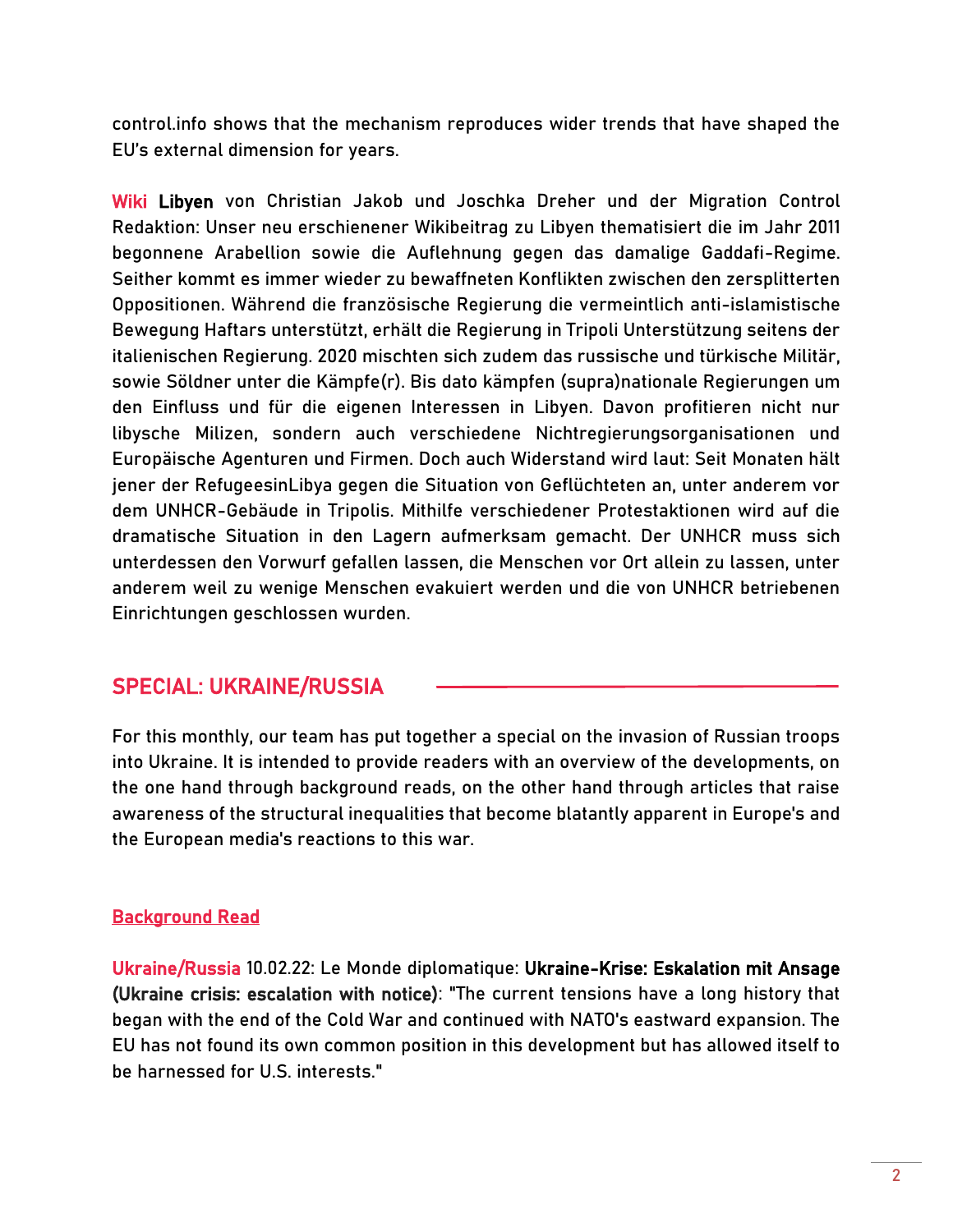See also 02.22: Le Monde diplomatique: [Standoff over Ukraine: why this, why now?](https://mondediplo.com/2022/02/02ukraine)

Ukraine/Russia 13.02.22: The Atlantic: Why the West's [Diplomacy With Russia Keeps](https://www.theatlantic.com/ideas/archive/2022/02/lavrov-russia-diplomacy-ukraine/622075/)  [Failing:](https://www.theatlantic.com/ideas/archive/2022/02/lavrov-russia-diplomacy-ukraine/622075/) "Despite all of our talk, no one has ever seriously tried to end, rather than simply limit, Russian money laundering in the West, or Russian political or financial influence in the West. No one has taken seriously the idea that Germans should now make themselves independent of Russian gas, or that France should ban political parties that accept Russian money, or that the U.K. and the U.S. should stop Russian oligarchs from buying property in London or Miami. No one has suggested that the proper response to Putin's information war on our political system would be an information war on this."

Ukraine/Russia 14.02.22: Reuters: [Eastern Europe braces for refugees as Russia-](https://www.reuters.com/world/europe/eastern-europe-braces-refugees-russia-ukraine-conflict-simmers-2022-02-14/)[Ukraine conflict simmers:](https://www.reuters.com/world/europe/eastern-europe-braces-refugees-russia-ukraine-conflict-simmers-2022-02-14/) "Countries in Eastern Europe are making preparations for potentially hundreds of thousands of people fleeing Ukraine if the crisis with Russia escalates, with some Polish towns already listing places available and Romania considering refugee camps. Memories of the Iron Curtain and Soviet influence are still very much alive on the European Union's eastern flank, where people are wary of any instability that could hit their economies and unleash a wave of migration last seen in the 1990s during the breakup of the former Yugoslavia."

Ukraine/Russia 23.02.22: dekoder: [Warum Putin diesen Krieg braucht](https://www.dekoder.org/de/article/krieg-ukraine-nutzen-putin-analyse) (Why Putin needs this war): "It's time to take a closer look at these interests and the deeper interactions between domestic and foreign policy."

Ukraine/Russia 01.03.22: daslamm: [Zu lange Redwashing \(Redwashing for too long\):](https://daslamm.ch/zu-lange-redwashing-teil-1/) "At least since 2014, the Russian government has been spreading propaganda and disinformation about what is happening in Ukraine in Western European countries, especially in Germany. The EU now wants to ban the Russian state broadcasters RT and Sputnik."

Ukraine/Russia 03.03.22: Open Democracy: [An African view on what's happening in](https://www.opendemocracy.net/en/5050/an-african-view-of-whats-happening-in-europe/)  [Europe:](https://www.opendemocracy.net/en/5050/an-african-view-of-whats-happening-in-europe/) "Africans support the Ukrainian people, but centuries of experience also make us wary of 'solutions' by our former colonisers."

See also [Informationsmaterialien zum Krieg in der Ukraine](https://www.hsozkult.de/text/id/texte-5394?title=informationsmaterialien-zum-krieg-in-der-ukraine) (Information materials on the war in Ukraine) from a historical perspective.

Reflections on structural inequalities in Europe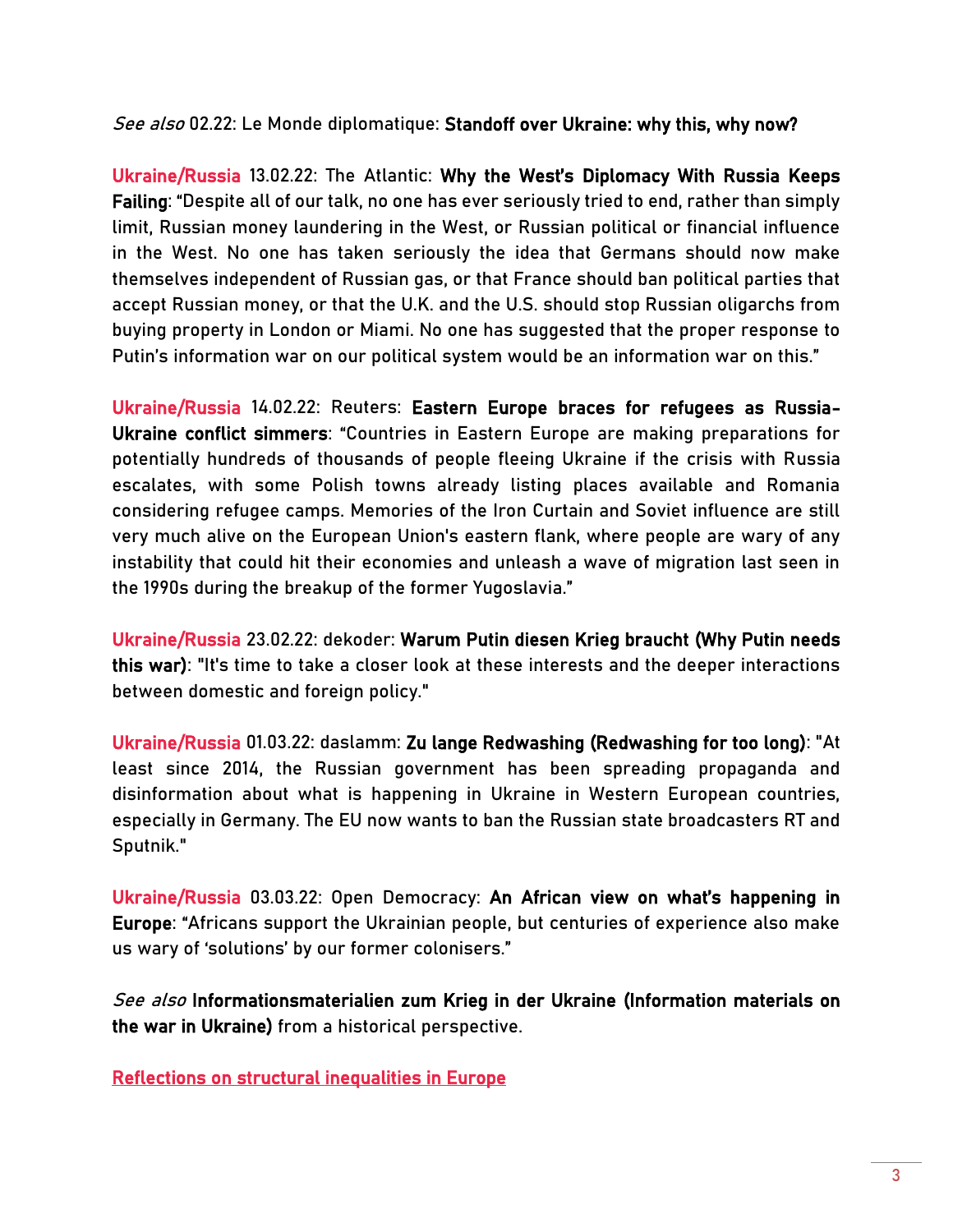Ukraine/Russia 28.02.22: Canada's National Observer: [Double standard on display as](https://www.nationalobserver.com/2022/02/28/news/double-standard-europe-ukrainian-refugees)  [Europe opens arms to Ukrainian refugees:](https://www.nationalobserver.com/2022/02/28/news/double-standard-europe-ukrainian-refugees) "When it comes to Ukraine, the change in tone of some of Europe's most extreme anti-migration leaders has been striking — from "We aren't going to let anyone in" to "We're letting everyone in." Those comments were made only three months apart by Hungarian Prime Minister Viktor Orban. In the first, in December, he was addressing migrants and refugees from the Middle East and Africa seeking to enter Europe via Hungary. In the second, this week, he was addressing people from Ukraine."

Ukraine/Russia 01.03.22: Al Jazeera: [Covering Ukraine: A mean streak of racist](https://www.aljazeera.com/opinions/2022/3/1/covering-ukraine-a-mean-streak-of-racist-exceptionalism)  [exceptionalism](https://www.aljazeera.com/opinions/2022/3/1/covering-ukraine-a-mean-streak-of-racist-exceptionalism): "The conflict raging in Ukraine between Russian and Ukrainian Slavs, the latter with the support of a tribal coalition of nations across sub-Scandinavian Europe, has exposed much more than the fragility of peace on the disease-ravaged subcontinent. It has also revealed a mean streak of racist exceptionalism with which many Europeans, and people of European heritage, tend to regard themselves."

See also 01.03.22: Middle East Eye: Let's call out the West's bias over Ukraine for what it [is - blatant racism;](https://www.middleeasteye.net/opinion/russia-ukraine-war-media-bias-west-blatant-racism) 01.03.22: The Independent: [The racial bias in western media's Ukraine](https://www.independent.co.uk/voices/ukraine-refugees-racial-bias-western-media-b2024864.html)  [coverage is shameful;](https://www.independent.co.uk/voices/ukraine-refugees-racial-bias-western-media-b2024864.html) 02.03.22: The Guardian: [They are "civilized" and "look like us": the](https://www.theguardian.com/commentisfree/2022/mar/02/civilised-european-look-like-us-racist-coverage-ukraine)  [racist coverage of Ukraine](https://www.theguardian.com/commentisfree/2022/mar/02/civilised-european-look-like-us-racist-coverage-ukraine)

African Union/Ukraine 01.03.22: The East African: [African Union slams 'racism' in the](https://www.theeastafrican.co.ke/tea/news/east-africa/african-union-ukraine-war-3732862)  [wake of Ukraine war](https://www.theeastafrican.co.ke/tea/news/east-africa/african-union-ukraine-war-3732862): "The African Union on Monday [28 February] condemned incidents of racial discrimination against Africans trying to flee the conflict in Ukraine, after Russia invaded the eastern European country. Senegalese President Macky Sall, the Chairman of the African Union, and the African Union Commission Chairperson Moussa Faki Mahamat said they were "particularly disturbed" with reports that some African residents in Ukraine have been turned away at borders. "Reports that Africans are singled out for unacceptable dissimilar treatment would be shockingly racist and in breach international law," the two leaders said in a joint statement on Monday."

Ukraine/Russia 01.03.22: gal-dem: [How Ukraine's LGBTQ+ community is rallying to resist](https://gal-dem.com/ukraine-russia-conflict-lgbtq-resist/)  [Russian invasion:](https://gal-dem.com/ukraine-russia-conflict-lgbtq-resist/) "The crisis threatens to derail years of progress for marginalised groups, but activists are determined to stand firm."

Ukraine/Russia 02.03.222: Vice: [Trans People Stranded and Alone in Ukraine Following](https://www.vice.com/en/article/akvyxz/ukraine-war-trans-people-lgbtq)  [Russia's Invasion](https://www.vice.com/en/article/akvyxz/ukraine-war-trans-people-lgbtq): "Trans people in Ukraine have told VICE World News that they are "totally stuck" and "scared for their lives" in the country. Two Ukrainian trans women said they can't leave Ukraine or even safely travel through it because all of their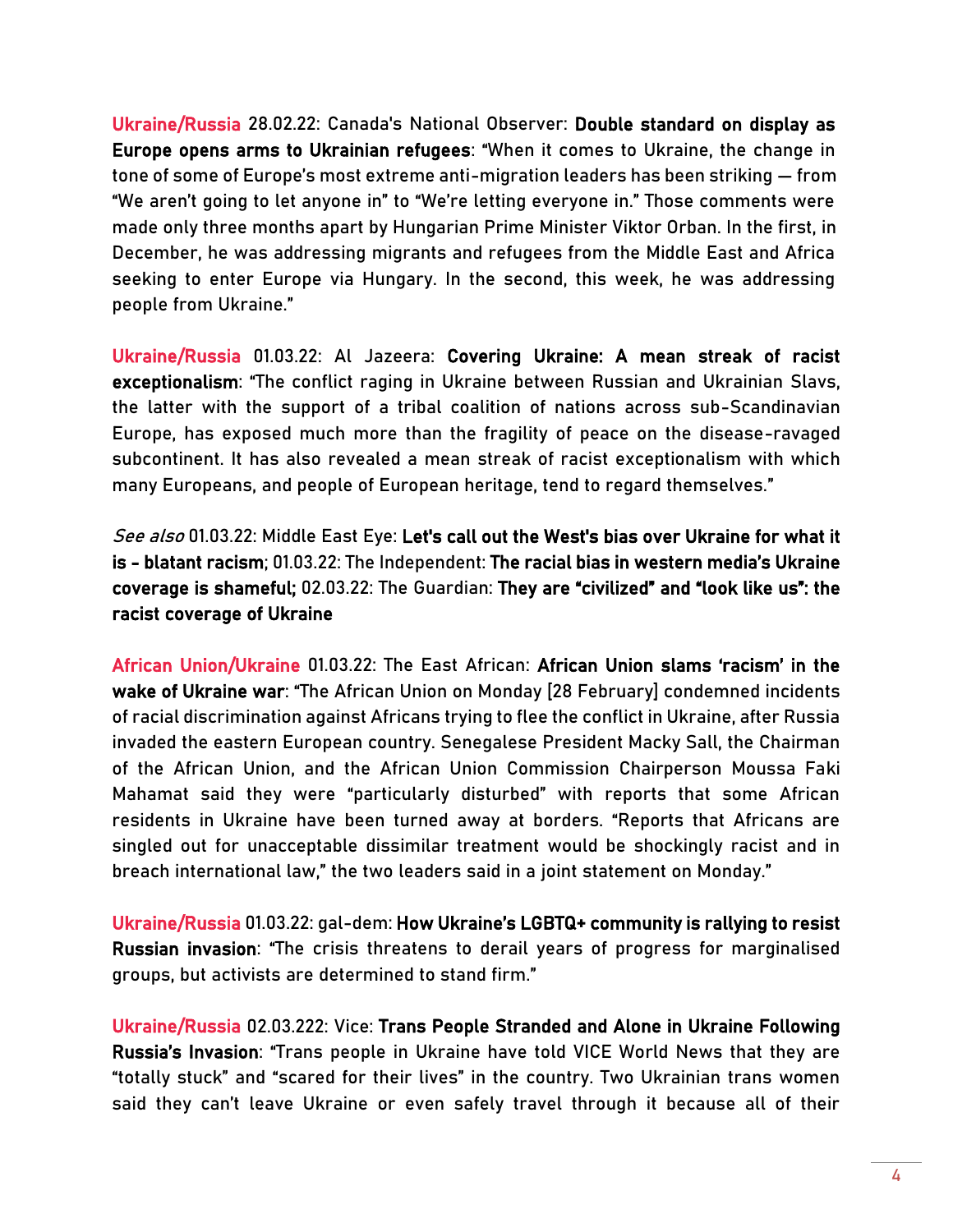identification documents say "male" and mention their "old masculine names". Some trans people have even been advised to "lose their ID" by human rights groups, in order to get out of Ukraine. Trans campaigners estimate this issue is leading to "hundreds" of trans people in Ukraine being left in "serious danger" and feeling "completely alone"."

[Resources for Ukrainian Refugees and Supporters](https://docs.google.com/document/d/1OlZIz-72A2xI2uUOFE07L5ObQGP4JDcXZ2vdIs2P9BQ/preview?pru=AAABf2PmVxg*0NVjR-hTIX93wwNdNI4gAA)

[Ukraine-Hilfe Berlin e.V. für humanitäre und medizinische Hilfe](https://www.ukraine-hilfe-berlin.de/about/)

[Accommodation](https://docs.google.com/spreadsheets/d/1qJivmISBO-_VPjFd2Rv0j8I9DkQj2UX5Jbh1EJe7tH8/edit#gid=751018521)

# CENTRAL AFRICA

Democratic Republic of the Congo 02.02.22: DW: [DR Congo: Dozens killed in militant](https://www.dw.com/en/dr-congo-dozens-killed-in-militant-attack-on-refugee-camp/a-60633461)  [attack on refugee camp](https://www.dw.com/en/dr-congo-dozens-killed-in-militant-attack-on-refugee-camp/a-60633461): "Militants attacked a displaced persons camp in the Ituri province of the Democratic Republic of Congo (DRC) overnight into Wednesday [2 February], killing at least 60 people, according to local media and humanitarian groups. Ndalo Budz, who is the head of the Plaine Savo displaced persons site, told local media that fighters raided the camp and killed people in shelters with machetes and other weapons. The Savo site was home to about 4,000 people as of December, according to the UN's migration agency."

Democratic Republic of the Congo 28.02.22: Reuters[:](https://www.reuters.com/world/africa/suspected-islamist-militants-kill-20-civilians-eastern-congo-2022-02-28/) [At least 20 civilians killed in attack](https://www.reuters.com/world/africa/suspected-islamist-militants-kill-20-civilians-eastern-congo-2022-02-28/)  [in eastern Congo: Report](https://www.reuters.com/world/africa/suspected-islamist-militants-kill-20-civilians-eastern-congo-2022-02-28/): "Suspected Islamist militants killed at least 20 civilians in northeastern Democratic Republic of Congo overnight, according to a local resident and an activist who criticised the failure of Congolese and Ugandan forces to stop the repeated massacres. The attack late on Sunday evening in the village of Kikura was blamed by the resident and the activist on the Allied Democratic Forces (ADF), a Ugandan militia that has killed thousands of civilians in eastern Congo since 2013."

# EAST AFRICA

Ethiopia 12.02.22: The East African[: WHO resumes airlifting critical medical supplies to](https://www.theeastafrican.co.ke/tea/rest-of-africa/who-airlifting-critical-medical-supplies-ethiopia-s-tigray-3714042)  [Ethiopia's Tigray](https://www.theeastafrican.co.ke/tea/rest-of-africa/who-airlifting-critical-medical-supplies-ethiopia-s-tigray-3714042): "The World Health Organisation (WHO) on Friday began airlifting 33.5 metric tons of essential medicines, medical supplies and equipment to Ethiopia's northern Tigray State. According to a statement by WHO office in Addis Ababa, a first round of 10 metric tons of medical supplies was delivered on Friday at the capital Mekelle Airport via two UN flights. The global health body said it will deliver a total of 33.5 metric tons of essential medical supplies with a shipment of 10 metric tons per day."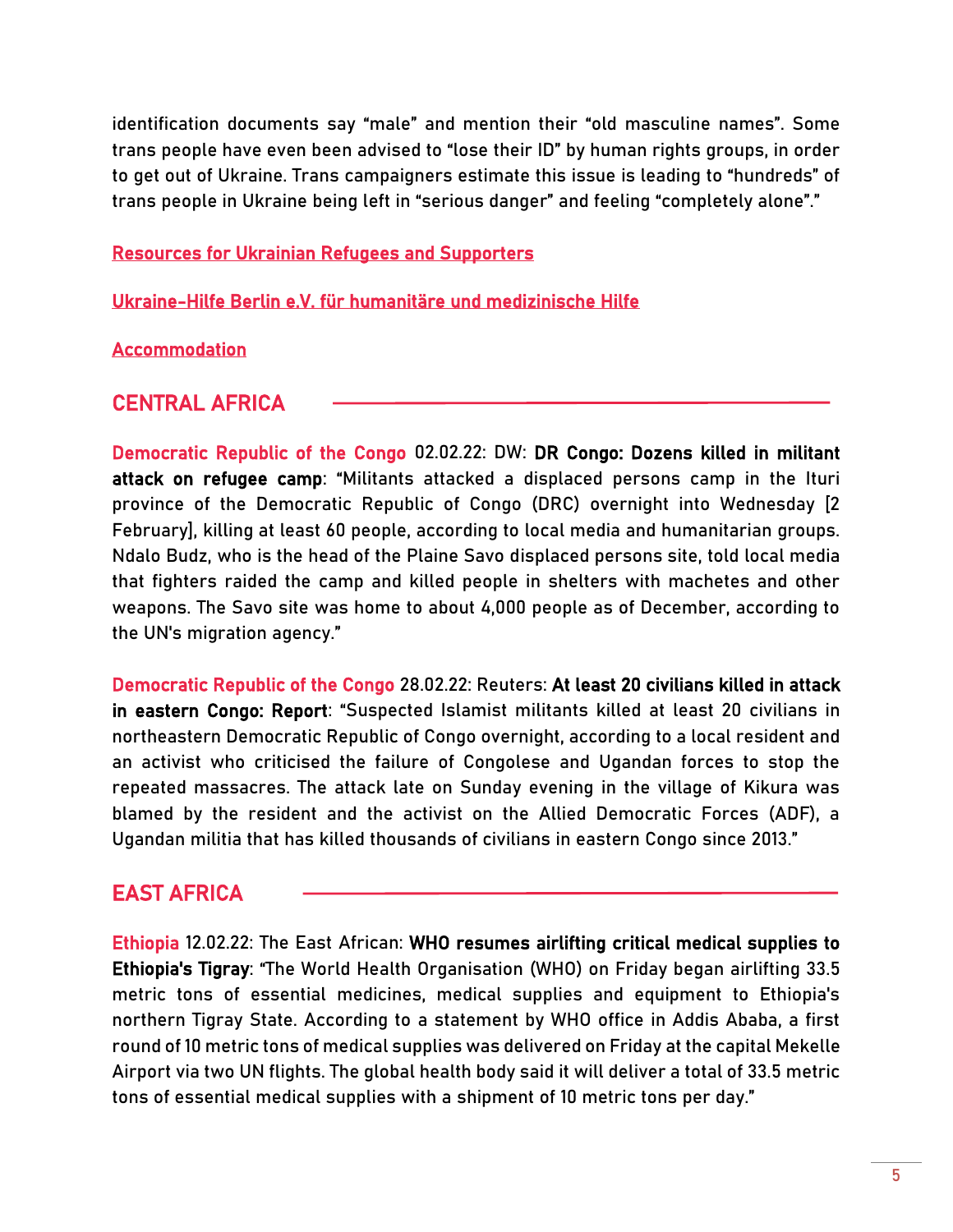See also 05.02.22: Al Jazeera: UN hastens aid for 20,000 refugees fleeing violence in [Ethiopia;](https://www.aljazeera.com/news/2022/2/5/un-hastens-aid-for-20000-refugees-fleeing-violence-in-ethiopia) 08.02.22: The Guardian: [Ethiopia accused of 'serious' human rights abuses in](https://www.theguardian.com/global-development/2022/feb/08/ethiopia-human-rights-abuses-possible-war-crimes-tigray)  [Tigray in landmark case;](https://www.theguardian.com/global-development/2022/feb/08/ethiopia-human-rights-abuses-possible-war-crimes-tigray) 09.02.22: Reuters[: Fighting in Ethiopia's Afar region displaces](https://www.reuters.com/world/africa/fighting-ethiopias-afar-region-displaces-300000-aid-blocked-tigray-2022-02-08/)  [300,000, aid blocked to Tigray;](https://www.reuters.com/world/africa/fighting-ethiopias-afar-region-displaces-300000-aid-blocked-tigray-2022-02-08/) 18.02.22: Al Jazeera[: Attack on Ethiopia refugee camp kills](https://www.aljazeera.com/news/2022/2/18/attack-on-ethiopia-refugee-camp-kills-five-un)  [five: UN](https://www.aljazeera.com/news/2022/2/18/attack-on-ethiopia-refugee-camp-kills-five-un) 

Ethiopia/Ukraine 27.02.22: The East African[: Contact embassy in Berlin before leaving](https://www.theeastafrican.co.ke/tea/rest-of-africa/ethiopians-in-ukraine-contact-embassy-in-berlin-3731164)  [Ukraine, Ethiopia tells citizens](https://www.theeastafrican.co.ke/tea/rest-of-africa/ethiopians-in-ukraine-contact-embassy-in-berlin-3731164): "The Ethiopian Embassy in Germany on Saturday [26 February] urged its citizens in Ukraine to first contact the embassy before leaving the country, a day after it encouraged them to immediately cross over into Poland. On Friday [25 February], the embassy urged its citizens in Ukraine to immediately cross borders to Poland following Russia's invasion, adding that it was working in collaboration with the Polish government for a safe passage for Ethiopians while it closely monitors the situation in Ukraine."

Somalia 10.02.22: Al Jazeera[: Several killed in attack targeting Somalia election](https://www.aljazeera.com/news/2022/2/10/car-bomb-targeting-somalia-election-delegates-kills-six)  [delegates:](https://www.aljazeera.com/news/2022/2/10/car-bomb-targeting-somalia-election-delegates-kills-six) "A suicide bomber targeting a minibus full of delegates involved in Somalia's parliamentary elections killed at least six people in Mogadishu, the ambulance service said, while al-Qaeda-linked al-Shabab armed group claimed responsibility for the attack. [...] The attack on the delegates may present an additional challenge to the election."

See also 19.02.22: Reuters: At least 13 people killed by suicide blast in central Somalia

Sudan 24.02.22: Reuters: [Sudanese protesters released after weeks-long detention:](https://www.reuters.com/world/africa/sudanese-protesters-released-after-weeks-long-detention-2022-02-24/) "Sudan has released 115 of some 135 anti-coup protesters who had been held for weeks, a UN official said on Thursday, following pressure from lawyers, families and the international community. The detainees are part of a protest movement against an Oct. 25 coup that has persisted despite security crackdowns killing 82 and wound more than 2,000, according to medics. Their detention came following the reinstatement of powers to the country's powerful intelligence service in late December, which had been a key tool under former President Omar al-Bashir."

See also 08.02.22: Reuters[: Sudanese march against military rule, fear return of Bashir](https://www.reuters.com/world/africa/sudanese-march-against-military-rule-fear-return-bashir-era-officials-2022-02-07/)[era officials;](https://www.reuters.com/world/africa/sudanese-march-against-military-rule-fear-return-bashir-era-officials-2022-02-07/) 09.02.22: Middle East Eye[: Sudan: Two prominent critics of ruling military](https://www.middleeasteye.net/news/police-arrests-two-sudanese-leading-critics-military)  [arrested;](https://www.middleeasteye.net/news/police-arrests-two-sudanese-leading-critics-military) 11.02.22: Reuters[: Sudan rejects Western criticism of arrests as 'blatant](https://www.reuters.com/world/africa/sudan-rejects-western-criticism-arrests-blatant-interference-2022-02-11/)  [interference';](https://www.reuters.com/world/africa/sudan-rejects-western-criticism-arrests-blatant-interference-2022-02-11/) 15.02.22: France24[: Two protesters shot dead in Sudan as thousands rally](https://www.france24.com/en/americas/20220215-two-protesters-shot-dead-as-thousands-protest-against-sudan-coup)  [against last year's coup;](https://www.france24.com/en/americas/20220215-two-protesters-shot-dead-as-thousands-protest-against-sudan-coup) 28.02.22: Reuters: [Sudan's main protest groups lay out political](https://www.reuters.com/world/middle-east/sudans-main-protest-groups-lay-out-political-vision-2022-02-27/)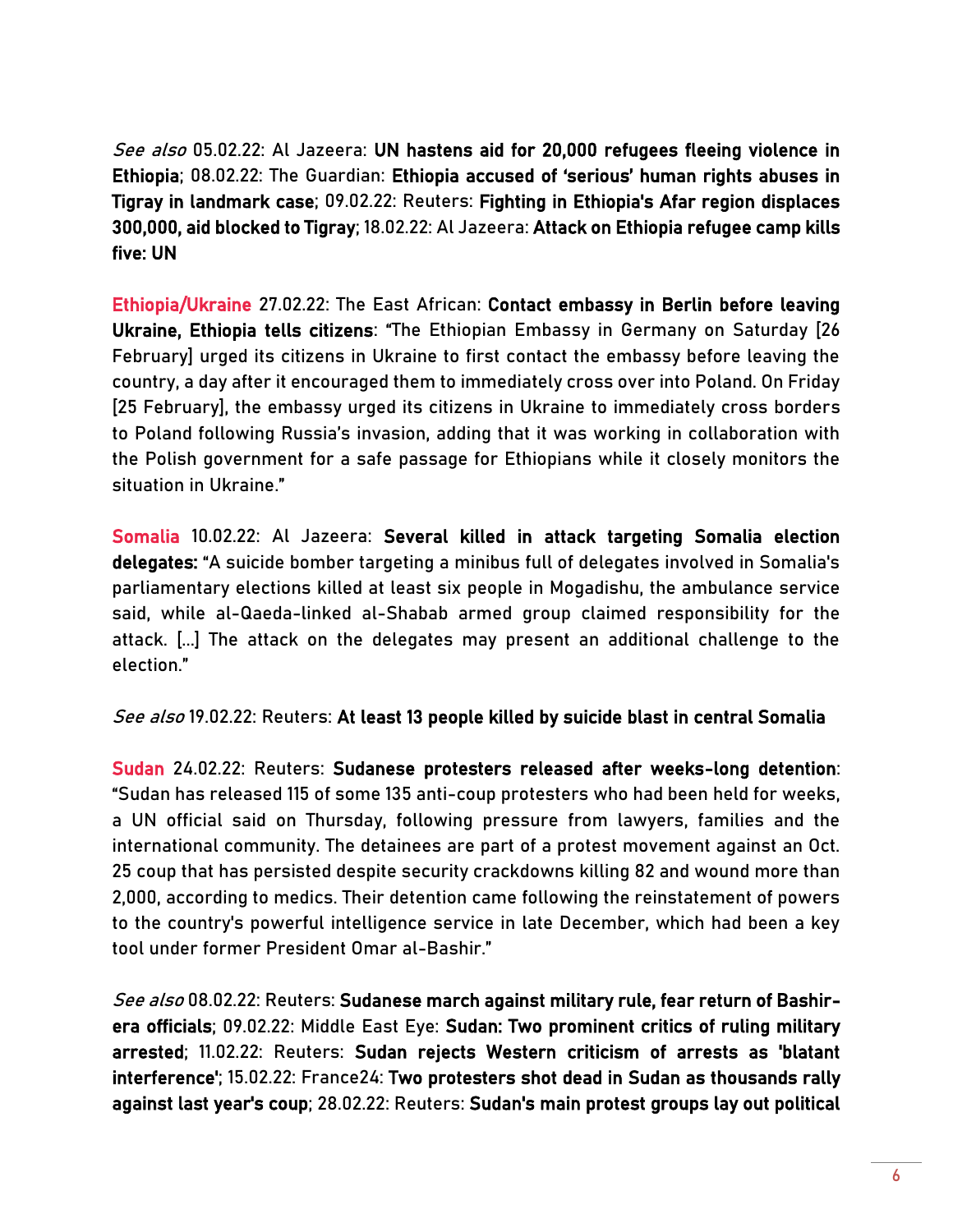[vision;](https://www.reuters.com/world/middle-east/sudans-main-protest-groups-lay-out-political-vision-2022-02-27/) 28.02.22: Reuters: [Sudanese protesters against military rule defy tear gas to](https://www.reuters.com/world/africa/sudanese-protesters-against-military-rule-defy-tear-gas-reach-palace-gates-2022-02-28/)  [reach palace gates](https://www.reuters.com/world/africa/sudanese-protesters-against-military-rule-defy-tear-gas-reach-palace-gates-2022-02-28/) 

Uganda/EU 11.02.22: Human Rights Watch[: Uganda: Ensure Justice for Detained, Tortured](https://www.hrw.org/news/2022/02/11/uganda-ensure-justice-detained-tortured-author)  [Author](https://www.hrw.org/news/2022/02/11/uganda-ensure-justice-detained-tortured-author) "Ugandan authorities should urgently investigate reports that military officers tortured the exiled satirical writer and government critic Kakwenza Rukirabashaija while he was forcibly disappeared for 14 days, Human Rights Watch said today. The authorities should unconditionally drop any charges against the author and ensure that all security officials implicated in his torture and enforced disappearance are held to account."

# WEST AFRICA

Burkina Faso/Sahel 05.02.22: VOA: [UN: Insecurity, Violence in Burkina Faso Spur](https://www.voanews.com/a/6427952.html)  [Refugee Exodus](https://www.voanews.com/a/6427952.html) [Background Read]: "Increasing violence and insecurity in Burkina Faso are spurring refugees to flee into neighboring countries, adding to political and humanitarian crises in the Sahel region. The United Nations Refugee Agency, UNHCR, says some 19,200 Burkinabe fled last year to neighboring Ivory Coast, Mali, Niger, and Benin. This was a 50% increase from the previous year. The agency says the number of Burkinabe living in exile across the region has nearly doubled to more than 34,000. Among them are 7,000 refugees who have arrived in northwestern Ivory Coast, or Cote d'Ivoire, since May."

Burkina Faso 01.03.22: The East African[: Burkina Faso junta orders three-year transition](https://www.theeastafrican.co.ke/tea/rest-of-africa/burkina-faso-junta-three-year-transition-before-elections-3733264)  [before elections](https://www.theeastafrican.co.ke/tea/rest-of-africa/burkina-faso-junta-three-year-transition-before-elections-3733264): "Burkina Faso's junta chief on Tuesday signed a charter setting a threeyear transition period before the country holds elections, an AFP journalist said, just over a month after he led a coup to overthrow the country's elected leader. "The duration of the transition is set at 36 months from the date of the inauguration of the president," according to the transition charter signed by Lieutenant-Colonel Paul-Henri Sandaogo Damiba, who replaced former president Roch Marc Christian Kabore in late January."

See also 10.02.22: Reuters: [Two weeks after Burkina Faso coup, U.N. Security Council](https://www.reuters.com/world/africa/two-weeks-after-burkina-faso-coup-un-security-council-expresses-serious-concern-2022-02-10/)  [expresses 'serious concern';](https://www.reuters.com/world/africa/two-weeks-after-burkina-faso-coup-un-security-council-expresses-serious-concern-2022-02-10/) 16.02.22: France24: Bur[kina Faso's junta chief sworn in as](https://www.france24.com/en/africa/20220216-burkina-faso-s-junta-chief-sworn-in-as-president-weeks-after-coup)  [president weeks after coup](https://www.france24.com/en/africa/20220216-burkina-faso-s-junta-chief-sworn-in-as-president-weeks-after-coup)

Ivory Coast/US 20.02.22: VOA[: US Begins Counter-terrorism Training in Africa Amid](https://www.voanews.com/a/6451365.html)  [Upheaval](https://www.voanews.com/a/6451365.html): "The United States' yearly counter-terrorism training program for African forces began on Sunday in Ivory Coast at a time of upheaval in which Islamist fighters control large areas, coups are on the rise and French forces are winding down. The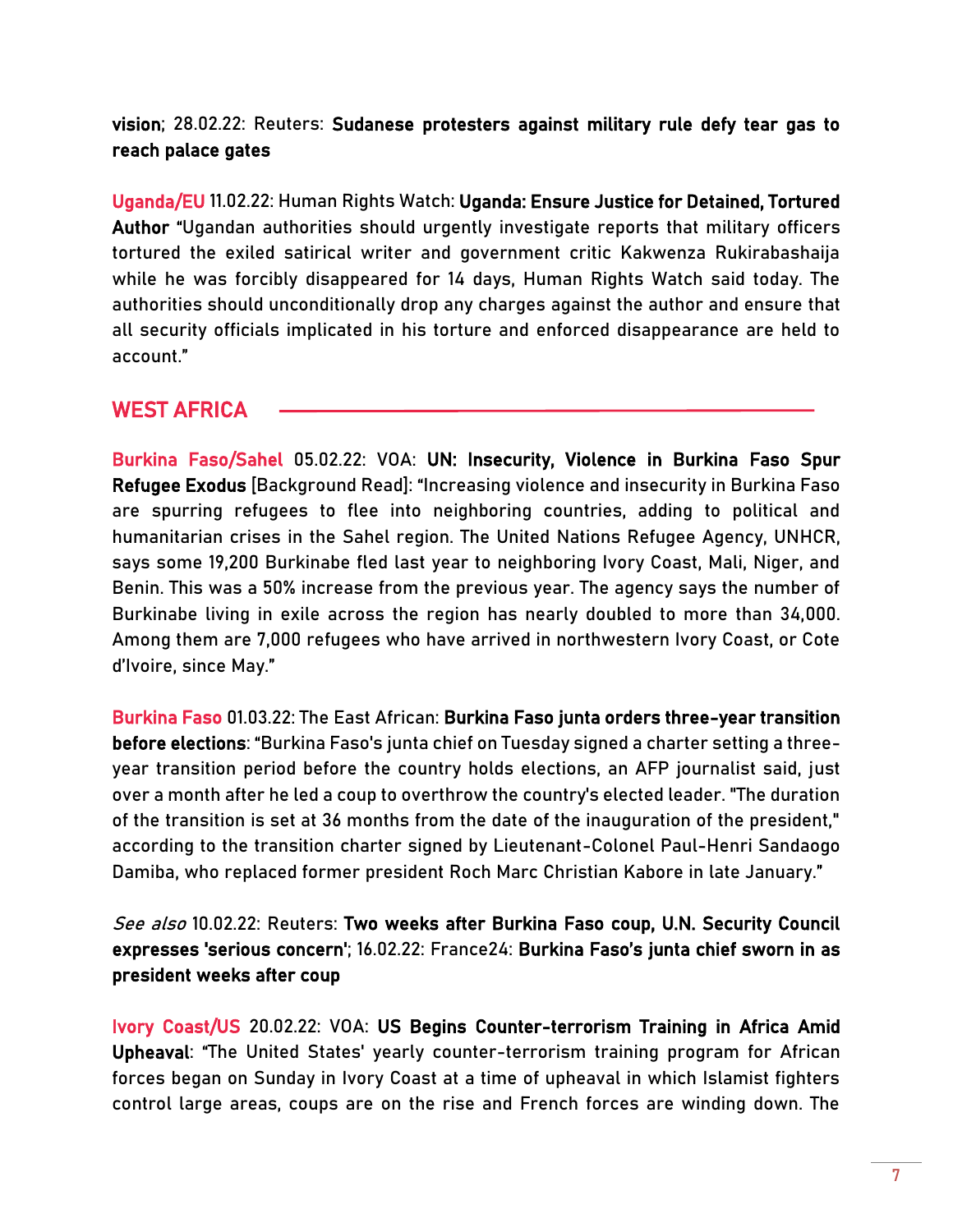training program, known as Flintlock, will bring together more than 400 soldiers from across West Africa to bolster the skills of forces, some of which are under regular attack by armed groups linked to al Qaida and Islamic State."

Mali 10.02.22: Toward Freedom: [Why Protests Erupted in Mali, With People Demanding](https://towardfreedom.org/story/archives/africa-archives/why-protests-erupted-in-mali-with-people-demanding-france-out-and-thanking-russia-for-support/)  [France Out and Thanking Russia for Support](https://towardfreedom.org/story/archives/africa-archives/why-protests-erupted-in-mali-with-people-demanding-france-out-and-thanking-russia-for-support/): "Thousands of demonstrators took to Mali's streets on January 14 to demonstrate against sanctions the Economic Community of West African States (ECOWAS) imposed on the country after the military government's supposed delay in the transitional map (plan) to transfer power to civilians. The military junta called for mobilizations throughout the country. Protests took place in the capital, Bamako. Other cities in the West African country also witnessed demonstrations, the most notable ones being in Timbuktu in the north and Bougouni in the south."

See also 06.02.22: DW: German defense minister 'skeptical' about continuing Mali [mission;](https://www.dw.com/en/german-defense-minister-skeptical-about-continuing-mali-mission/a-60680804) 08.02.22: Reuters[: As relations fray, Mali accuses France of splitting country,](https://www.reuters.com/world/africa/relations-fray-mali-accuses-france-splitting-country-spying-2022-02-08/)  [spying;](https://www.reuters.com/world/africa/relations-fray-mali-accuses-france-splitting-country-spying-2022-02-08/) 09.02.22: Reuters[: Mali says it will work with regional bloc, AU, UN on transition](https://www.reuters.com/world/africa/mali-says-it-will-work-with-regional-bloc-au-un-transition-timeline-2022-02-09/)  [timeline;](https://www.reuters.com/world/africa/mali-says-it-will-work-with-regional-bloc-au-un-transition-timeline-2022-02-09/) 09.02.22: The Nigeria Lawyers[: Putin Says Moscow Has Nothing To Do With](https://thenigerialawyer.com/putin-says-moscow-has-nothing-to-do-with-russian-military-in-mali/)  [Russian Military In Mali;](https://thenigerialawyer.com/putin-says-moscow-has-nothing-to-do-with-russian-military-in-mali/) 17.02.22: The Washington Post[: France announces withdrawal of](https://www.washingtonpost.com/world/2022/02/17/mali-france-troops-withdrawal-macron/)  [troops from Mali, reshaping the fight against Islamist extremists in West Africa;](https://www.washingtonpost.com/world/2022/02/17/mali-france-troops-withdrawal-macron/) 17.02.22: Reuters[: French military to quit Mali in possible boost to jihadists;](https://www.reuters.com/world/africa/france-partners-begin-mali-military-withdrawal-statement-2022-02-17/) 18.02.22: France24[:](https://www.reuters.com/world/africa/mali-says-france-should-withdraw-troops-its-territory-without-delay-2022-02-18/)  [Mali's ruling junta asks France to withdraw troops 'without delay'](https://www.france24.com/en/africa/20220218-mali-asks-france-to-withdraw-troops-without-delay) 

Mali 21.02.22: Reuters: [Mali's workers feel the squeeze as sanctions take hold](https://www.reuters.com/world/africa/malis-workers-feel-squeeze-sanctions-take-hold-2022-02-21/): "The Economic Community of West African States (ECOWAS) meant to send a powerful message to Mali's military leaders when it imposed the sanctions after the junta delayed plans to hold elections in February following two coups.[...] How successful the sanctions are in forcing Mali's leaders to hold elections sooner, or if they reduce support for the junta, could influence how ECOWAS seeks to punish other coup leaders in Guinea and Burkina Faso who have also snatched power over the past year."

See also 08.02.22: African Business: Mali urges West African monetary union to lift [sanctions](https://african.business/2022/02/trade-investment/mali-urges-west-african-monetary-union-to-lift-sanctions/)

Niger/Nigeria 21.02.22: CNN[: Seven children killed in airstrike by Nigerian forces in Niger,](https://edition.cnn.com/2022/02/21/africa/airstrike-kills-children-niger-intl/index.html)  [official says](https://edition.cnn.com/2022/02/21/africa/airstrike-kills-children-niger-intl/index.html): "The Nigerian military has killed and wounded children in an airstrike in neighboring Niger, a local governor in Niger, state television and an aid agency said on Sunday [20 February], although Nigeria's armed forces said they were still investigating. The attack took place in the village of Nachadé in the region of Maradi, Niger, on Friday,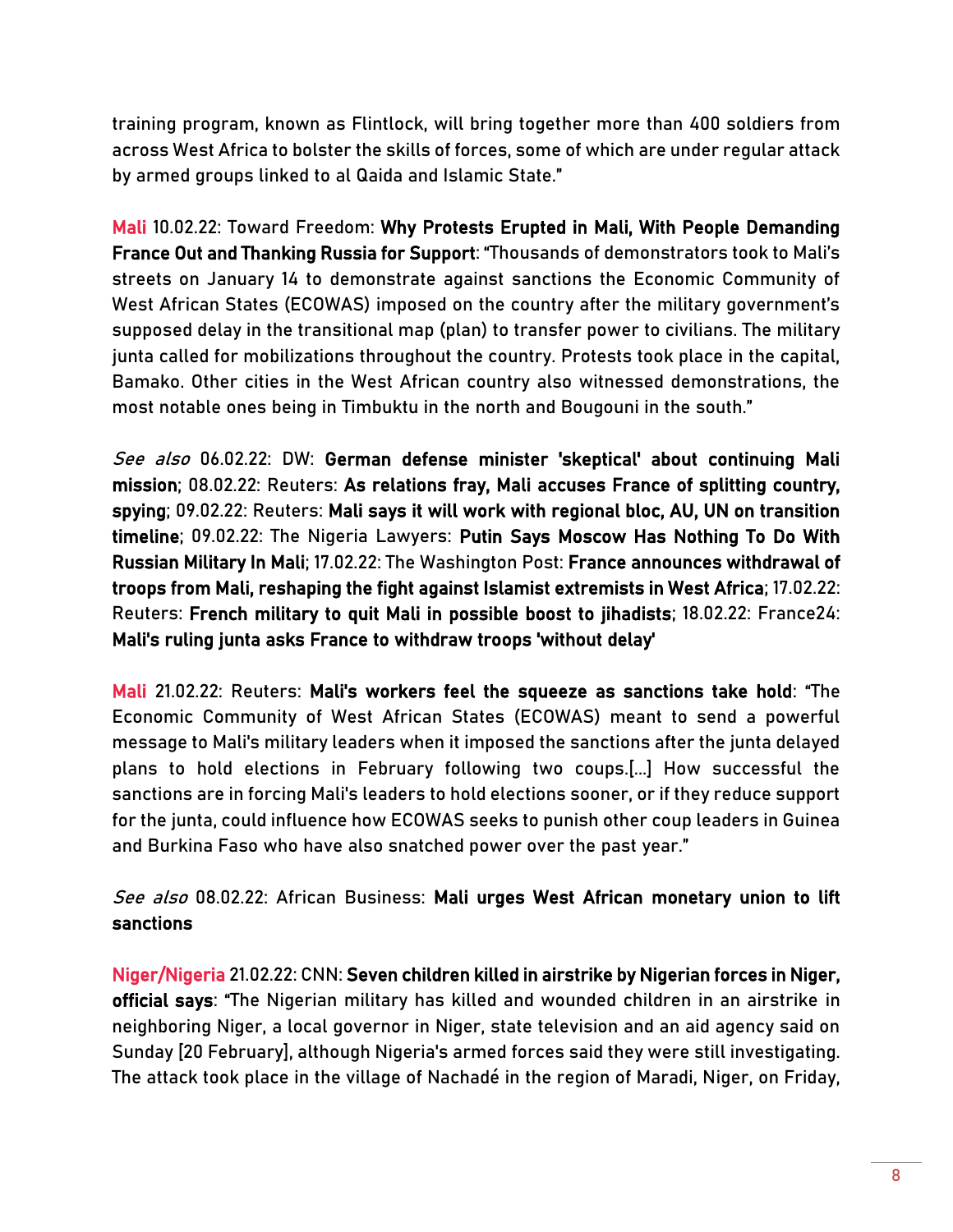a few kilometers from the border with Nigeria, said Chaibou Aboubacar, the governor of Maradi. He said seven children were killed and five wounded."

Niger 23.02.22: Aljazeera[: At least a dozen civilians killed in west Niger attack](https://www.aljazeera.com/news/2022/2/23/at-least-18-civilians-killed-in-west-niger-attack): "At least 18 civilians have been killed after their vehicle came under attack in a part of western Niger frequently targeted by rebel fighters, the government has said. In a statement on Tuesday [22 February], interior minister Alkassoum Indatou attributed Sunday's attack in the Tillaberi region near the Malian border, to "armed bandits, aboard several motorcycles, who have not yet been identified". He said 13 of the victims were from the village of Foney Ganda and five from the village of Tizegorou."

Senegal 14.02.22: Africanews[: Separatist rebels hand over Senegalese soldiers captured](https://www.africanews.com/2022/02/14/separatist-rebels-hand-over-senegalese-soldiers-captured-in-the-gambia/#:~:text=Senegal,dead%20among%20the%20Senegalese%20forces.)  [in The Gambia](https://www.africanews.com/2022/02/14/separatist-rebels-hand-over-senegalese-soldiers-captured-in-the-gambia/#:~:text=Senegal,dead%20among%20the%20Senegalese%20forces.): "A group of seven recently captured Senegalese soldiers have been released by separatist rebels from Senegal's Casamance region. The soldiers were captured in The Gambia on January 24th after a clash with separatist rebels that resulted in four dead among the Senegalese forces. The remaining seven soldiers were captured and handed over this Monday to government and ECOWAS representatives in The Gambia."

# NORTH AFRICA

Libya 11.02.22: AP: Libya's east[-based lawmakers name new PM, fueling divisions:](https://apnews.com/article/middle-east-libya-africa-peace-process-b9525f1a7309ce0b5c2634a6f7d4d0f4) "Libya's east-based parliament on Thursday [10 February] appointed a new prime minister, a development that counters U.N. efforts to reconcile the divided country and will likely produce two parallel administrations. The House of Representatives said its decision followed the incumbent premier's failure to hold national elections in December, something that was agreed to under a U.N.-mediated peace process. The delay has been a major blow to international efforts to end a decade of chaos in the oilrich North African nation."

Libya/Italy 15.02.22: Infomigrants[: Inquiry into Libyan boat collision with migrant dinghy:](https://www.infomigrants.net/en/post/38545/inquiry-into-libyan-boat-collision-with-migrant-dinghy) "A dinghy that had been carrying 21 migrants was rammed into in international waters by a Libya fishing boat: five people ended up in the water, with only two managing to get back onto the boat with help from the other passengers. The other three - a Somali woman and two men from Ivory Coast - are still missing. The Agrigento prosecutor's office has opened an inquiry for manslaughter as well as aiding and abetting clandestine migration in relation to the case."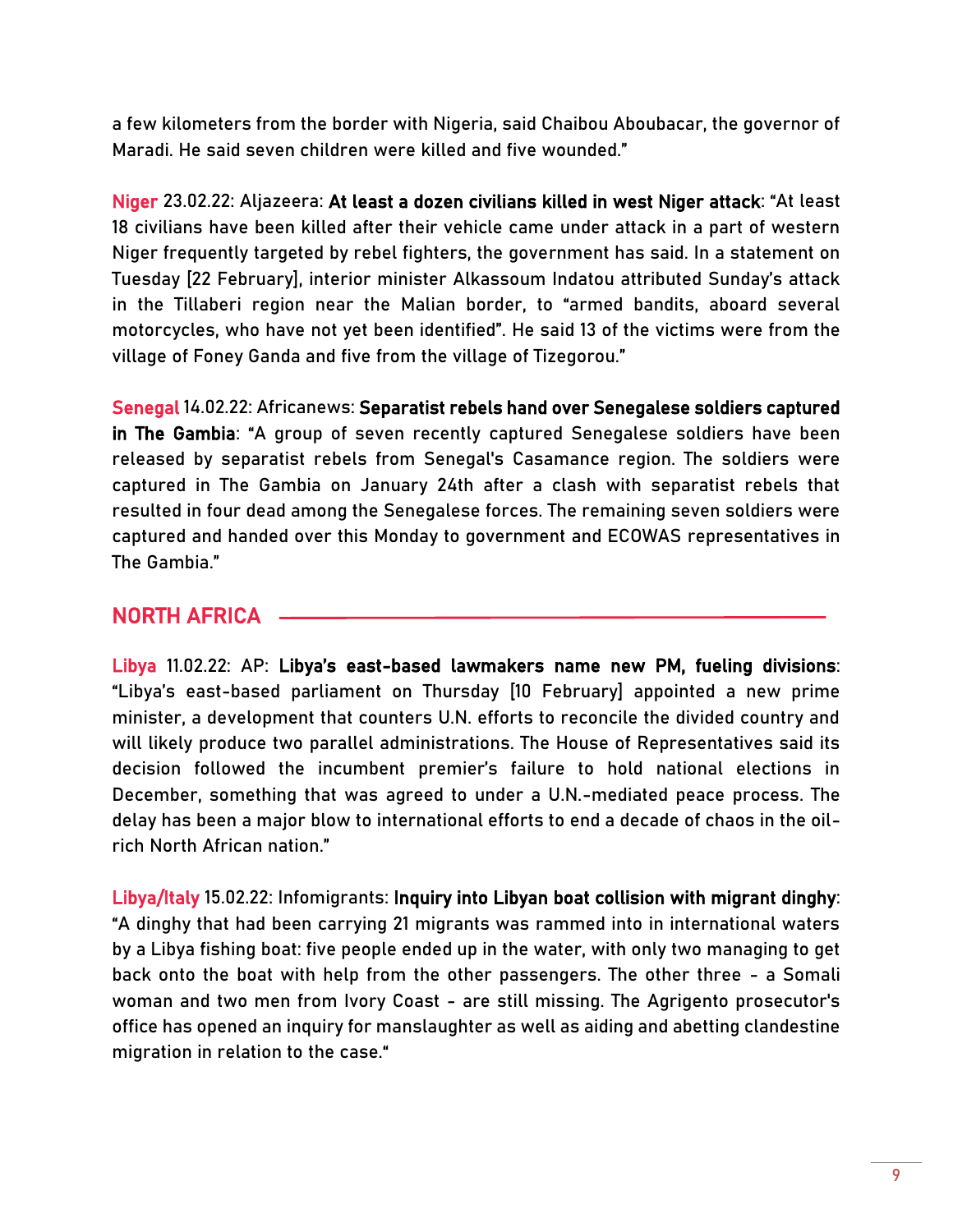See also 21.02.22: Infomigrants: Ocean Viking migrants disembark in Sicily, 129 rescued [off Libya;](https://www.infomigrants.net/en/post/38678/ocean-viking-migrants-disembark-in-sicily-129-rescued-off-libya) 22.02.22: The Libya Observer[: IOM: 632 migrants rescued at sea and returned](https://www.libyaobserver.ly/inbrief/iom-632-migrants-rescued-sea-and-returned-libya-within-week)  [to Libya within a week](https://www.libyaobserver.ly/inbrief/iom-632-migrants-rescued-sea-and-returned-libya-within-week) 

Tunisia 14.02.22: Infomigrants: [Tunisian NGO condemns arbitrary arrests of sub-Saharan](https://www.infomigrants.net/en/post/38515/tunisian-ngo-condemns-arbitrary-arrests-of-subsaharan-students)  [students](https://www.infomigrants.net/en/post/38515/tunisian-ngo-condemns-arbitrary-arrests-of-subsaharan-students): "The Tunisian Association for the Support of Minorities (ATSM) and the Tunisian Association of Sub-Saharan Students (AESAT) spoke out in a press conference on Thursday (February 10) in Tunis against "arbitrary arrests" of several young students of sub-Saharan African origins outside their university and their homes. The protesters say that about 300 young Africans of sub-Saharan origins have been arrested, often beaten and detained for several hours without any apparent reason."

Tunisia 19.02.22: The National News[: Tunisia's powerful labour union re-elects](https://www.thenationalnews.com/mena/tunisia/2022/02/19/tunisias-powerful-labour-union-re-elects-noureddine-taboubi-as-leader/)  [Noureddine Taboubi as leader](https://www.thenationalnews.com/mena/tunisia/2022/02/19/tunisias-powerful-labour-union-re-elects-noureddine-taboubi-as-leader/): "Tunisia's UGTT labour union on Saturday [19 Saturday] re-elected Noureddine Taboubi as its leader as the country approaches a turning point where the organisation may play an important role. Mr Taboubi, who has been UGTT leader for five years, has been cautious in the months since President Kais Saied seized executive powers in a move his opponents called a coup. The union's blessing is regarded as vital for the economic reforms sought by foreign donors in return for a financial rescue package to avert a crisis that threatens to bankrupt Tunisia."

See also 03.02.22: Reuters: [Economic pain threatens social and political chaos in Tunisia;](https://www.reuters.com/world/africa/economic-pain-threatens-social-political-chaos-tunisia-2022-02-02/) 08.02.22: Reuters[: Western donors decry Tunisia's abolition of judicial council;](https://www.reuters.com/world/africa/g7-countries-voice-deep-concern-tunisian-president-dissolving-judicial-council-2022-02-08/) 13.02.22: swissinf[o: Tunisian president cements power over judiciary, opposition organises](https://www.swissinfo.ch/eng/tunisian-president-cements-power-over-judiciary--opposition-organises-protest/47343618)  [protest](https://www.swissinfo.ch/eng/tunisian-president-cements-power-over-judiciary--opposition-organises-protest/47343618) 

# WEST ASIA

Iraq 02.02.22: Middle East Eye: [Iraq protests after Kurdish refugee camp hit by Turkish](https://www.middleeasteye.net/news/iraq-protests-turkey-air-strikes-hit-kurdish-refugee-camps)  [air strikes](https://www.middleeasteye.net/news/iraq-protests-turkey-air-strikes-hit-kurdish-refugee-camps): "Iraqi officials have reacted with anger after Turkish air strikes hit Kurdish refugee camps in the north of the country, alongside targets allegedly linked to the Kurdistan Workers' Party (PKK). Tuesday [1 February] evening's strikes hit targets in the provinces of Sinjar and Makhmour, as well as a number of areas in northeastern Syria. A health official in Makhmour told Rudaw that eight people had been killed and 17 others wounded in the attack on the region, among them civilians and PKK fighters. An official statement from the Kurdistan Regional Government (KRG) said the strikes had caused "human and material losses", but did not give details. According to the Syrian Observatory for Human Rights, strikes near the town of al-Malikiyah in Hasakah province left "at least four" people dead."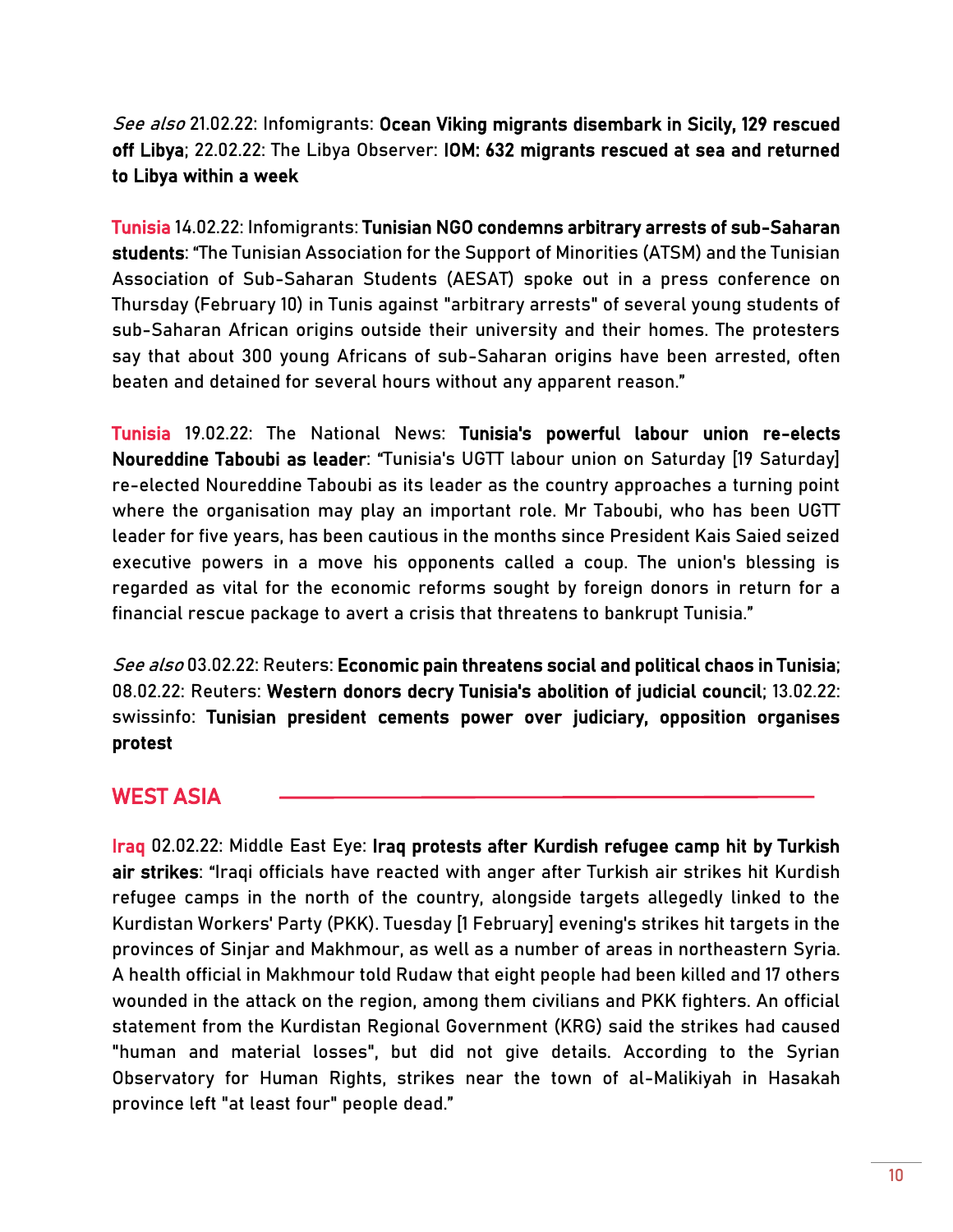Lebanon 10.02.22: The National News: [Abused migrant worker in Lebanon dreams of](https://www.thenationalnews.com/mena/lebanon/2022/02/10/abused-migrant-worker-in-lebanon-dreams-of-justice-in-rare-court-case/)  [justice in rare court case](https://www.thenationalnews.com/mena/lebanon/2022/02/10/abused-migrant-worker-in-lebanon-dreams-of-justice-in-rare-court-case/) [Background Read]: "A migrant worker in Lebanon who says she suffered violent abuse and was forced to work for years without pay is hoping for justice as a trial against her former employer begins. A Beirut court hosted a preliminary hearing on Thursday, and the case will be heard again on March 31. [...] Human rights organisations have long called for Lebanon to abolish the system, describing it as being little more than a cover for modern-day slavery. In Lebanon, where abusive treatment and deaths of migrant domestic workers have become commonplace, estimates put the average death rate of domestic workers at two a week."

Syria 16.02.22: The Guardian[: Human rights lawyers attempt to bring Syria war crimes](https://www.theguardian.com/world/2022/feb/16/human-rights-lawyers-attempt-to-bring-syria-war-crimes-cases-to-icc)  [cases to ICC](https://www.theguardian.com/world/2022/feb/16/human-rights-lawyers-attempt-to-bring-syria-war-crimes-cases-to-icc): "A groundbreaking attempt to make Iranian and Syrian military officials answerable for war crimes they may have committed in Syria is being launched, as part of an effort to have the cases brought before the international criminal court. The request includes evidence of Syrian victims forced to flee into Jordan due to attacks and intimidation by the Syrian government and Iran-backed militia groups. It is being brought by the US-based Iran Human Rights Documentation Center in conjunction with Haydee Dijkstal, a UK barrister."

Yemen 08.02.22: MEMO: [UN to cut aid to Yemen](https://www.middleeastmonitor.com/20220208-un-to-cut-aid-to-yemen/): "The UN Office for the Coordination of Humanitarian Affairs (OCHA) announced yesterday [7 February] that it would soon have to reduce the volume of food aid provided to 11 million Yemenis due to lack of funding. "Funding shortages are threatening to cut lifesaving support for millions of people in Yemen," OCHA said on Twitter, noting that 11 million people would "soon have to rely on reduced food rations and 4.6 million could lose access to clean water."

#### EUROPE

Belgium/Ethiopia 02.02.22: The Brussels Times: [Belgium grants asylum to Ethiopian](https://www.brusselstimes.com/204244/belgium-considers-asylum-for-ethiopian-plane-stowaways)  [planes](https://www.brusselstimes.com/204244/belgium-considers-asylum-for-ethiopian-plane-stowaways): "Belgium has granted asylum to two stowaway airline employees who hid in a cargo of flowers on a flight out of Ethiopia. Federal Belgian migration minister Sammy Mahdi's office confirmed refugee status for the two men to The Brussels Times after a CNN investigation relayed pictures from the hold during the daring escape."

Mediterranean 14.02.22: Infomigrants: [Ocean Viking rescues 228 migrants, many of them](https://www.infomigrants.net/en/post/38517/ocean-viking-rescues-228-migrants-many-of-them-children)  [children](https://www.infomigrants.net/en/post/38517/ocean-viking-rescues-228-migrants-many-of-them-children): "The rescue ship Ocean Viking, operated by a private organization SOS Méditerranée, has rescued 228 migrants from the Mediterranean Sea within 24 hours.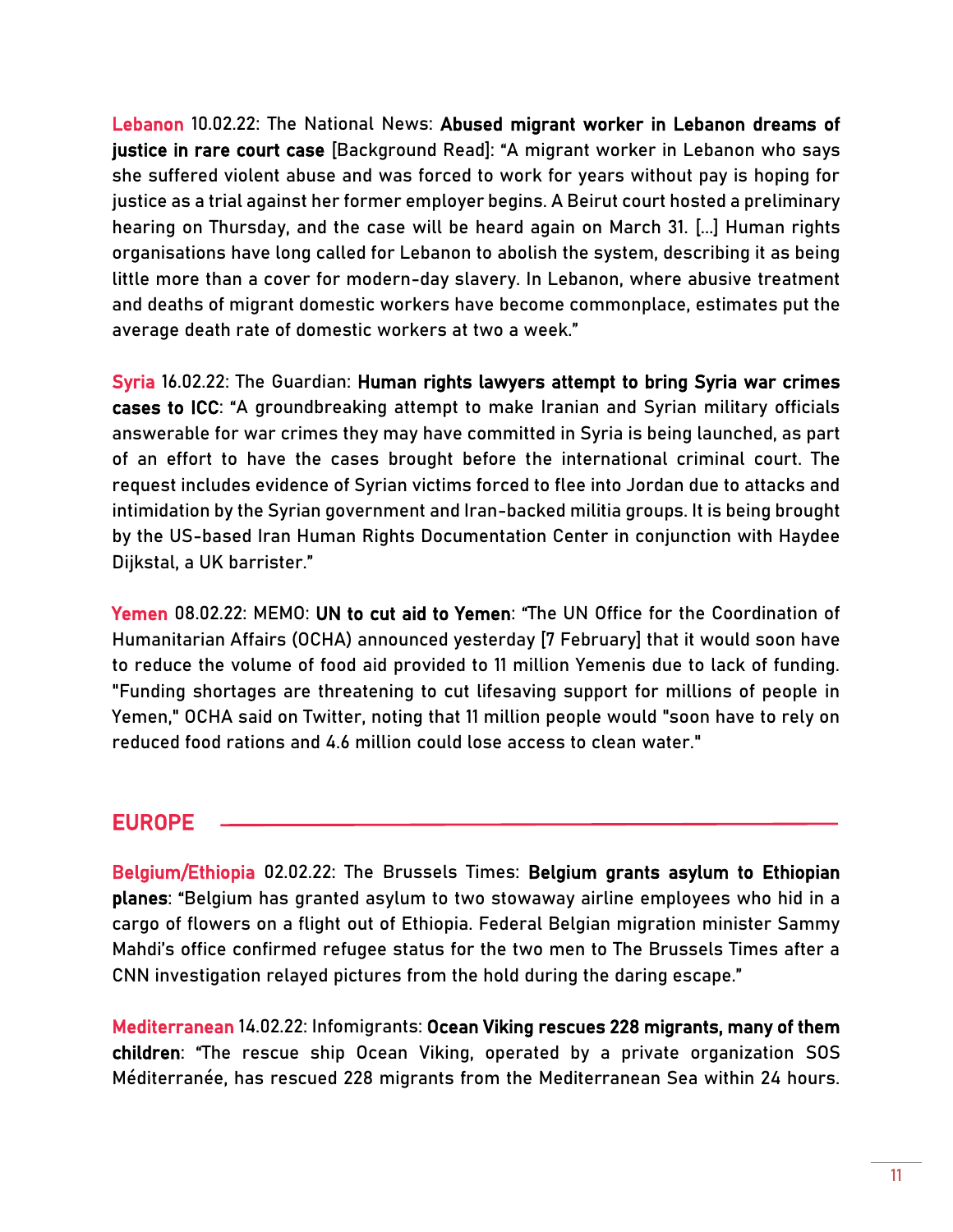The ship picked up the migrants in four separate operations. Among those rescued were 51 minors, 49 of them unaccompanied, the organization said on Sunday."

See also 04.02.22: Reuters[: One dead, 16 migrants missing off Spain's Canary islands;](https://www.reuters.com/world/europe/one-dead-16-migrants-missing-off-spains-canary-islands-2022-02-03/) 08.02.22: Efe: [Salvamento rescata y lleva a Gran Canaria a 141 ocupantes de dos](https://www.efe.com/efe/canarias/sociedad/salvamento-rescata-y-lleva-a-gran-canaria-141-ocupantes-de-dos-barcazas/50001312-4735044)  [barcazas](https://www.efe.com/efe/canarias/sociedad/salvamento-rescata-y-lleva-a-gran-canaria-141-ocupantes-de-dos-barcazas/50001312-4735044) (Salvamento rescues and takes 141 occupants of two barges to Gran Canaria); 11.02.22: Infomigrants: [Spain: More than 220 people rescued trying to reach Canary](https://www.infomigrants.net/en/post/38495/spain-more-than-220-people-rescued-trying-to-reach-canary-islands)  [Islands;](https://www.infomigrants.net/en/post/38495/spain-more-than-220-people-rescued-trying-to-reach-canary-islands) 11.02.22: Efe: [Salvamento Marítimo socorre a 290 inmigrantes en seis pateras al](https://www.efe.com/efe/canarias/sociedad/salvamento-maritimo-socorre-a-290-inmigrantes-en-seis-pateras-al-sur-de-gran-canaria/50001312-4738401)  [sur de Gran Canaria](https://www.efe.com/efe/canarias/sociedad/salvamento-maritimo-socorre-a-290-inmigrantes-en-seis-pateras-al-sur-de-gran-canaria/50001312-4738401) (Salvamento Marítimo rescues 290 migrants in six boats south of Gran Canaria); 19.02.22: Efe: [Rescatados 104 inmigrantes en sendas embarcaciones en](https://www.efe.com/efe/canarias/sociedad/rescatados-104-inmigrantes-en-sendas-embarcaciones-tenerife-y-lanzarote/50001312-4743781)  [Tenerife y Lanzarote](https://www.efe.com/efe/canarias/sociedad/rescatados-104-inmigrantes-en-sendas-embarcaciones-tenerife-y-lanzarote/50001312-4743781) (104 migrants rescued in two boats in Tenerife and Lanzarote); 21.02.22: Efe: [Salvamento auxilia a 33 ocupantes de una patera avistada a 83 kilómetros](https://www.efe.com/efe/canarias/sociedad/salvamento-auxilia-a-33-ocupantes-de-una-patera-avistada-83-kilometros-lanzarote-entre-ellos-un-bebe/50001312-4744582)  [de Lanzarote, entre ellos un bebé](https://www.efe.com/efe/canarias/sociedad/salvamento-auxilia-a-33-ocupantes-de-una-patera-avistada-83-kilometros-lanzarote-entre-ellos-un-bebe/50001312-4744582) (Rescue rescues 33 occupants of a skiff sighted 83 kilometres from Lanzarote, among them a baby); 22.02.22: Infomigrants[: Italian coast](https://www.infomigrants.net/en/post/38715/italian-coast-guard-rescues-573-migrants-at-sea-one-found-dead)  [guard rescues 573 migrants at sea, one found dead;](https://www.infomigrants.net/en/post/38715/italian-coast-guard-rescues-573-migrants-at-sea-one-found-dead) 25.02.22: Efe: [Desembarcan en Gran](https://www.efe.com/efe/canarias/sociedad/desembarcan-en-gran-canaria-y-fuerteventura-a-387-ocupantes-de-siete-pateras/50001312-4747991)  [Canaria y Fuerteventura a 387 ocupantes de siete pateras](https://www.efe.com/efe/canarias/sociedad/desembarcan-en-gran-canaria-y-fuerteventura-a-387-ocupantes-de-siete-pateras/50001312-4747991) (387 occupants of seven small boats disembarked in Gran Canaria and Fuerteventura); 26.02.22: swissinfo[: Los 129](https://www.swissinfo.ch/spa/migraci%C3%B3n-mediterr%C3%A1neo_los-129-migrantes-rescatados-por-el-barco-sea-watch-desembarcar%C3%A1n-en-sicilia/47383570)  [migrantes rescatados por el barco Sea Watch desembarcarán en Sicilia](https://www.swissinfo.ch/spa/migraci%C3%B3n-mediterr%C3%A1neo_los-129-migrantes-rescatados-por-el-barco-sea-watch-desembarcar%C3%A1n-en-sicilia/47383570) (The 129 migrants rescued by the Sea Watch boat will disembark in Sicily)

English Channel 10.02.22: Reuters: [French coastguard rescues 36 migrants in English](https://www.reuters.com/world/europe/french-coast-guard-searching-36-people-english-channel-2022-02-10/)  [Channel](https://www.reuters.com/world/europe/french-coast-guard-searching-36-people-english-channel-2022-02-10/): "The French coastguard has rescued 36 migrants in the English Channel who were trying to cross to Britain in an inflatable dinghy, the maritime authority for northern France said on Thursday. French authorities were intercepting inflatable boats several times a month, returning people to French shores, a spokeswoman said."

See also 08.02.22: Independent: Convictions quashed for asylum seekers wrongly jailed [for steering dinghies across Channel;](https://www.independent.co.uk/news/uk/home-news/channel-crossing-court-appeal-jail-b2010191.html) 09.02.22: Independent: [Push back of migrant boats](https://www.independent.co.uk/news/uk/home-news/push-back-migrant-boats-disaster-b2011003.html)  ['courts disaster', warns former chief prosecutor](https://www.independent.co.uk/news/uk/home-news/push-back-migrant-boats-disaster-b2011003.html); 14.02.22: The Guardian: [Refugee group](https://www.theguardian.com/uk-news/2022/feb/14/refugee-group-warns-of-astonishing-cost-of-new-home-office-policies)  [warns of 'astonishing' cost of new Home Office policies](https://www.theguardian.com/uk-news/2022/feb/14/refugee-group-warns-of-astonishing-cost-of-new-home-office-policies); 14.02.22: The Guardian: [Two](https://www.theguardian.com/uk-news/2022/feb/14/two-thirds-of-uk-asylum-seekers-on-small-boats-had-hypothermia-or-injuries)[thirds of UK asylum seekers on small boats had hypothermia or injuries;](https://www.theguardian.com/uk-news/2022/feb/14/two-thirds-of-uk-asylum-seekers-on-small-boats-had-hypothermia-or-injuries) 15.02.22: rfi[:](https://www.rfi.fr/en/france/20220215-media-investigation-claims-migrants-in-channel-boat-disaster-contacted-french-rescue-services)  [Media investigation claims migrants in Channel boat disaster contacted French rescue](https://www.rfi.fr/en/france/20220215-media-investigation-claims-migrants-in-channel-boat-disaster-contacted-french-rescue-services)  [services](https://www.rfi.fr/en/france/20220215-media-investigation-claims-migrants-in-channel-boat-disaster-contacted-french-rescue-services)

Lithuania 08.02.22: Infomigrants: [Lithuania pays 272 migrants to return home:](https://www.infomigrants.net/en/post/38403/lithuania-pays-272-migrants-to-return-home) "The Lithuanian authorities have reportedly paid 272 migrants €1,000 to return home. According to the Polish satellite channel Belsat, the group will leave Lithuania next week on commercial flights. A group of 272, mostly Iraqi citizens are due to fly home from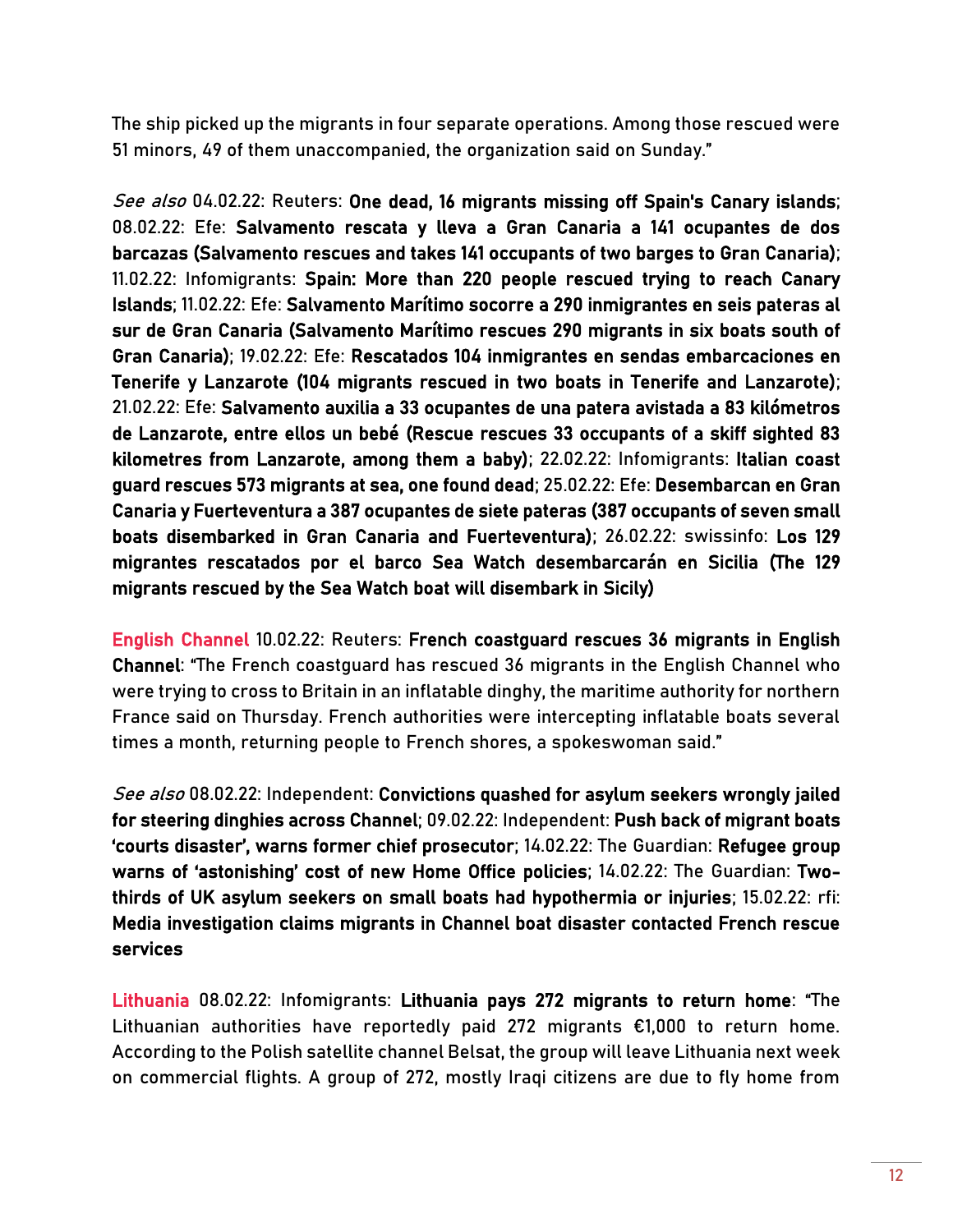Lithuania on commercial flights next week. That's according to the channel Belsat, which is produced by the Polish public broadcaster for an audience in neighboring Belarus."

North Macedonia 10.02.22: AP: [North Macedonia: Indian migrants detained on new route:](https://apnews.com/article/europe-greece-smuggling-migration-arrests-1428cd3b6cfdb829e0eb39b785ddd151) "Police in North Macedonia have detained 16 migrants from India who were allegedly trying to enter neighboring Greece illegally, as migrant-smuggling gangs try new routes in answer to pandemic travel restrictions and tougher border controls. Three Pakistani men aged 21 to 31 but not further identified who were traveling with the Indian migrants were arrested on smuggling charges, authorities said Thursday [10 February]."

Poland 11.02.22: Infomigrants[:](https://www.infomigrants.net/en/post/38499/migrants-in-polish-detention-center-stage-hunger-protest) [Migrants in Polish detention center stage hunger protest:](https://www.infomigrants.net/en/post/38499/migrants-in-polish-detention-center-stage-hunger-protest) "A group of around 100 migrants, mostly from Iraq, are holding a hunger protest over conditions in the Polish reception center where they are being held. The strike is the second of its kind at the center in Wędrzyn. Migrants and asylum seekers being held in a reception center in Wędrzyn, Poland, staged a short hunger protest this week. The group of around 100 are protesting conditions in the center, reported the English language news website Notes from Poland. The last hunger strike in the center was held in December, after a group of about 100 men rioted and demanded to be released from their "prison-like conditions," explained Notes from Poland. The center is situated on a military base and is classed as a "guarded holding center" for those who crossed the border from Belarus."

Serbia 09.02.22: Infomigrants: [Hundreds of migrants stopped in northern Serbia:](https://www.infomigrants.net/en/post/38420/hundreds-of-migrants-stopped-in-northern-serbia) "Hundreds of migrants have been stopped by police in northern Serbia as part of a sweeping operation against irregular migration, according to local media reports. In a vast operation in northern Serbia carried out on Monday, February 7, police intercepted and blocked "a few hundred" undocumented migrants, according to local media reports. The reports did not mention the exact number of migrants who were apprehended. Interior Minister Aleksandar Vulin visited the area affected by the operation, between the cities of Kikinda, Subotica and Sombor, not far from the border with Hungary, Croatia and Romania. He complimented the police for the operation, local media reported."

Spain 21.02.22: Infomigrants[: Ceuta judge orders return of deported migrant minors](https://www.infomigrants.net/en/post/38666/ceuta-judge-orders-return-of-deported-migrant-minors): "A Spanish court has ruled that 14 underage migrants from Morocco were deported from the Spanish enclave of Ceuta illegally and have the right to return to Spain. In two rulings last week a judge from the Spanish enclave of Ceuta ordered the return of several migrant minors from Morocco back to Spanish territory. Spanish media reported on Thursday (February 17) that a total of 14 young Moroccans were affected by the decisions. They had arrived in Ceuta in May 2021 but were later deported to Morocco."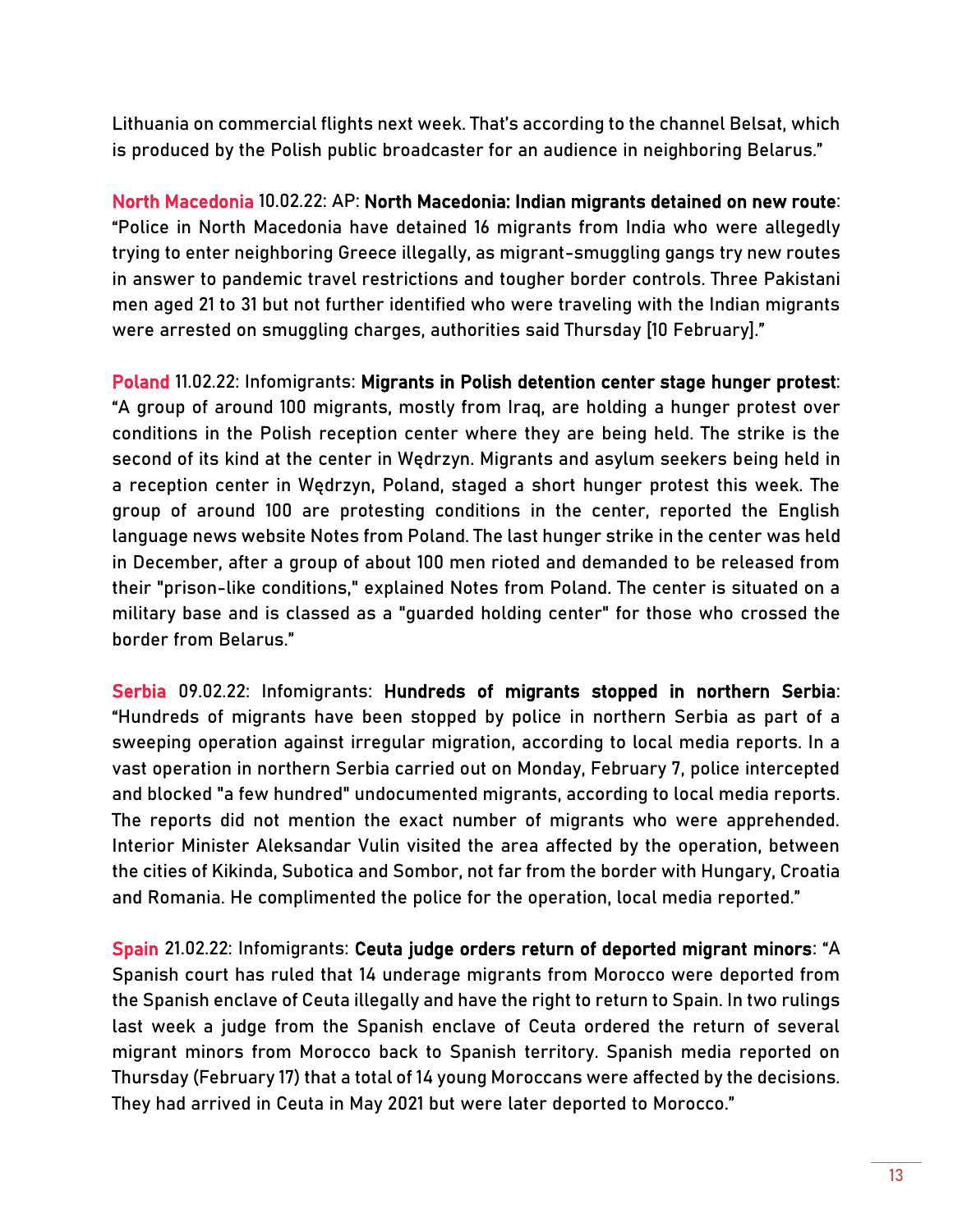Turkey/Greece 02.02.22: AP: [Turkey: 12 migrants freeze to death after alleged pushback:](https://apnews.com/article/europe-middle-east-greece-turkey-migration-3c0ef4f6b3c5cb86a83033fee508b82a) "The bodies of 12 migrants who froze to death were found near Turkey's border with Greece, the Turkish interior minister said Wednesday, accusing Greek border guards of pushing them back over the frontier. [...] In Greece, Migration Minister Notis Mitarachi said the deaths were a "tragedy" but strongly denied the claim that Greek forces had pushed back the migrants."

# See also 03.02.22: France24: Turkey says more migrants have frozen to death close to [the Greek border;](https://www.france24.com/en/europe/20220203-turkey-says-more-migrants-have-frozen-to-death-close-to-the-greek-border) 10.02.22: MEMO[: Yemeni migrant family throw into sea by Greek border](https://www.middleeastmonitor.com/20220210-yemeni-migrant-family-throw-into-sea-by-greek-border-crew/)  [crew](https://www.middleeastmonitor.com/20220210-yemeni-migrant-family-throw-into-sea-by-greek-border-crew/)

Turkey 05.02.22: Middle East Eye: [Turkey accused of sending scores of refugees back to](https://www.middleeasteye.net/news/turkey-syria-refugees-deported-scores)  [Syria](https://www.middleeasteye.net/news/turkey-syria-refugees-deported-scores): "Turkish authorities deported up to 150 Syrian refugees from Istanbul to rebelheld northern Syria on Saturday [5 February], Syrian media reported, following escalating anti-refugee rhetoric in Turkey. [...] "Sending people back to Syria when they fear persecution could amount to a breach of Turkey's non-refoulement obligations." Refugees returning to Syria face serious risks, including torture, extrajudicial killings and kidnapping at the hands of Syrian government forces and their militias, the rights group said in October."

#### See also 16.02.22: STJ[: Turkey Forcibly Returns Refugees to Syria Daily](https://stj-sy.org/en/turkey-forcibly-returns-refugees-to-syria-daily/)

Turkey 09.02.22: The Guardian: [Iranian refugees face deportation from Turkey for](https://www.theguardian.com/global-development/2022/feb/09/iranian-refugees-face-deportation-from-turkey-for-attending-demonstration)  [attending demonstration](https://www.theguardian.com/global-development/2022/feb/09/iranian-refugees-face-deportation-from-turkey-for-attending-demonstration): "Three Iranian refugees are facing deportation from Turkey after taking part in a demonstration against Ankara's withdrawal from the Istanbul convention on violence against women. [...] Bergamalı said three of the group had been granted conditional refugee status, making it illegal to return them to Iran. "However, there is no indication in the court decision that these people cannot be sent back to Iran," she added."

UK 08.02.22: The Guardian: Peers oppose plan that may stop women fleeing rape gaining [refugee status](https://www.theguardian.com/uk-news/2022/feb/08/peers-oppose-plan-that-may-stop-women-fleeing-gaining-refugee-status): "Peers are attempting to block plans which could prevent women who are fleeing rape, forced marriage, trafficking or female genital mutilation from securing refugee status – a move that critics say was sneaked into the nationality and borders bill. If passed it will reverse a clause added to the controversial bill after the consultation period had ended. Peers say the belatedly added clause will seriously damage the ability of survivors of gender-based persecution to be recognized as refugees and granted protection, a change that will disproportionately affect women and girls."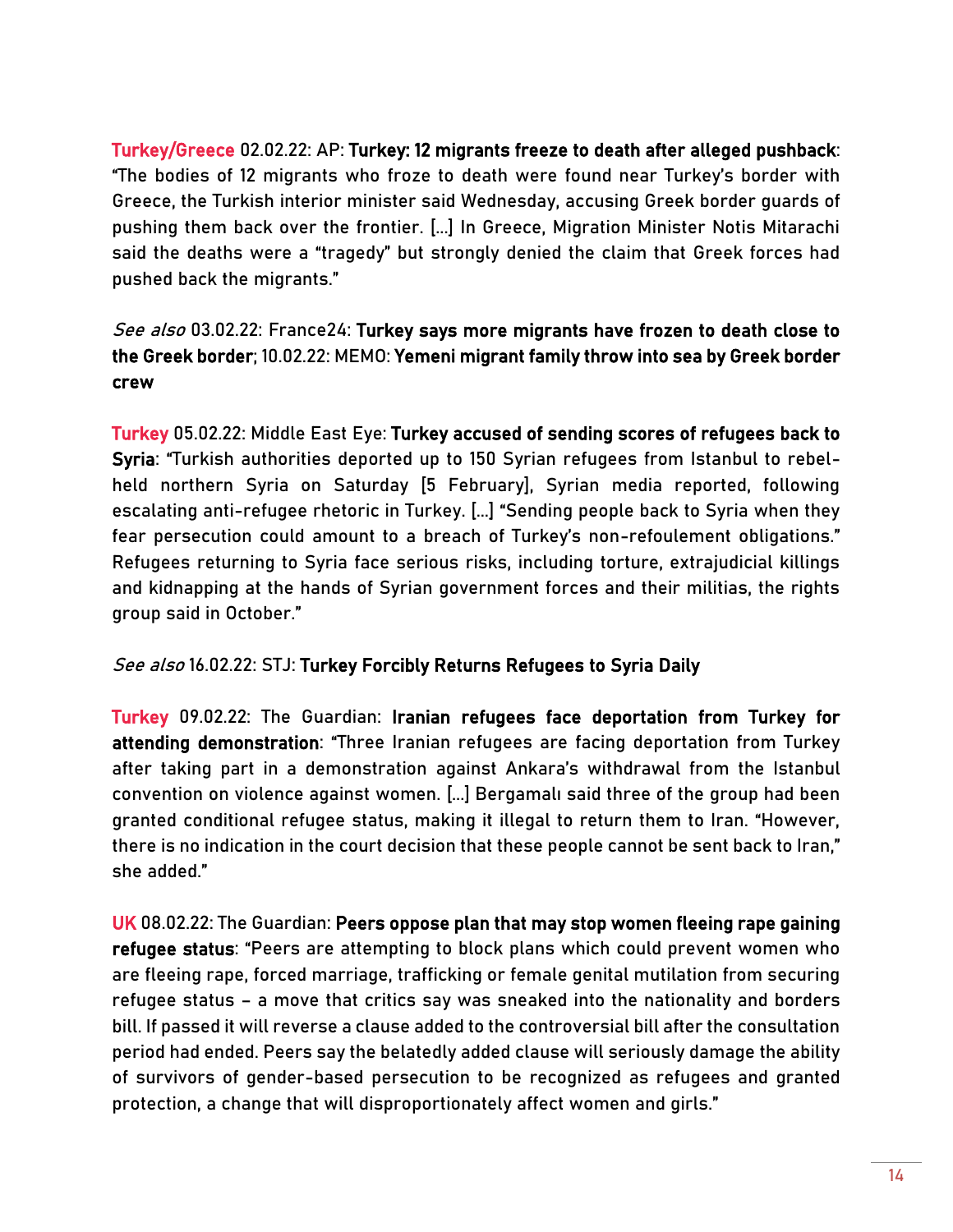# EUROPEAN UNION

EU/Senegal 11.02.22: Matthias Monroy: [Status agreement with Senegal: Frontex might](https://digit.site36.net/2022/02/11/status-agreement-with-senegal-frontex-wants-to-operate-in-africa-for-the-first-time/)  [operate in Africa for the first time:](https://digit.site36.net/2022/02/11/status-agreement-with-senegal-frontex-wants-to-operate-in-africa-for-the-first-time/) "The border agency in Warsaw could deploy drones, vessels and personnel. It would be the first mission in a country that does not directly border the EU." [...]To this end, Commission President Ursula von der Leyen travelled personally to the capital Dakar last week. She was accompanied by the Commissioner for Home Affairs, Ylva Johansson, who said that the contract with Senegal might be finalised until summer."

#### See also 11.02.22: France24: [EU seeks to deploy border agency to Senegal](https://www.france24.com/en/live-news/20220211-eu-seeks-to-deploy-border-agency-to-senegal?ref=tw)

EU/Africa 12.02.22: The East African: [EU's new strategy for Africa sees jobs, security, as](https://www.theeastafrican.co.ke/tea/news/east-africa/eu-s-strategy-africa-jobs-security-stemming-illegal-migration-3714018)  [to stemming illegal migration](https://www.theeastafrican.co.ke/tea/news/east-africa/eu-s-strategy-africa-jobs-security-stemming-illegal-migration-3714018): "In a new EU-Africa strategy announced on Thursday, Ursula von der Leyen, president of the European Commission, said the five-point strategy will be specific on improving the conditions of living in Africa, and hence discourage the urge to cross borders illegally. The strategy will await comments from African counterparts and is mostly likely to be a subject of discussion during the upcoming EU-Africa Summit due for February 18 in Brussels, Belgium. The EU is already Africa's biggest direct investor, having sent in €222 billion (\$252 billion), six times the amount spent by the US and eight times that of China."

#### See also 18.02.22: Reuters: EU launches reset with Africa after pandemic disruption

EU/Turkey 14.02.22: Daily Sabah: [Turkey calls on EU, int'l community to respect human,](https://www.dailysabah.com/politics/eu-affairs/turkey-calls-on-eu-intl-community-to-respect-human-migrant-rights)  [migrant rights](https://www.dailysabah.com/politics/eu-affairs/turkey-calls-on-eu-intl-community-to-respect-human-migrant-rights): "Turkey invites the European Union and the international community, who remain silent on Greece's actions, to stake a claim to the humanitarian values they are defending, Turkey's deputy foreign minister said on Sunday [13 February]."

EU/Austria 15.02.22: euobserver[: Austria contests French claim on migration accord:](https://euobserver.com/migration/154312) "Austria has disputed claims by the French EU presidency of an informal agreement concerning one the most contentious issues on migration and asylum. [...]A dispute over the issue of sharing out responsibility for migrants, so that countries like Greece are not overburdened by arrivals, has gone on for at least the past seven years amid court cases and bitter rows — and the apparent disagreement between Paris and Vienna suggests there may yet be no quick agreement."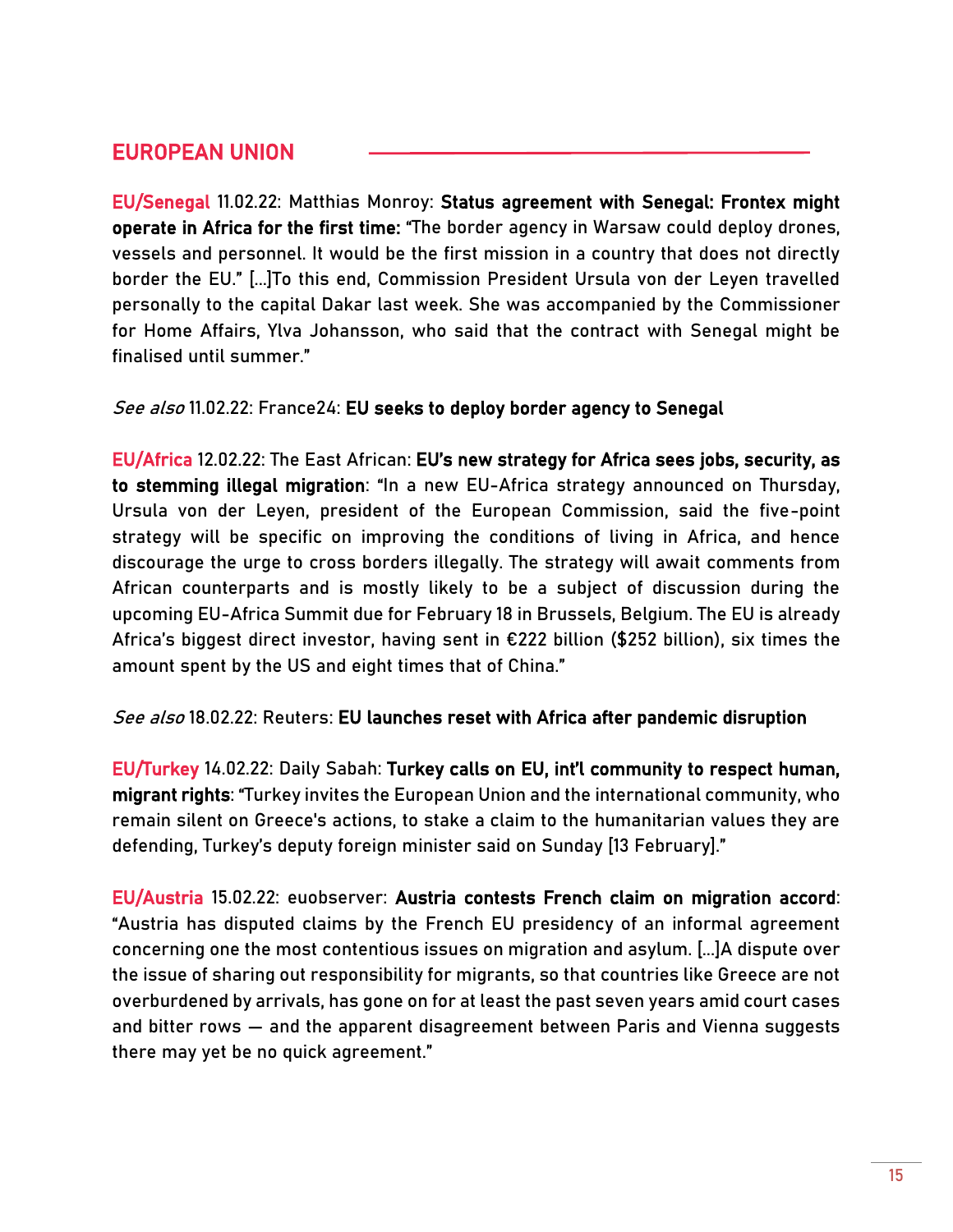EU/Libya 21.02.2022: Matthias Monroy: [EU Commission continues to upgrade](https://digit.site36.net/2022/02/21/eu-commission-continues-to-upgrade-surveillance-in-libya-and-worries-about-its-reputation/)  [surveillance in Libya - and worries about its reputation:](https://digit.site36.net/2022/02/21/eu-commission-continues-to-upgrade-surveillance-in-libya-and-worries-about-its-reputation/) "The EU is using development aid funds to finance a deployable radar system for the Libyan coast guard. The force, known for its brutality, wants to use it to detect refugees crossing to Europe. Then they will be intercepted by three new patrol boats." These patrol boats were built "in Veneto and are about to be delivered. The order included the modernisation of another vessel that Italy had already supplied to Libya. The shipyard is also delivering five engines and communication equipment to "naval units" of the Libyan maritime police."

FRONTEX 16.02.22: abcnews[: EU border agency to help Cyprus with migrant](https://abcnews.go.com/International/wireStory/eu-border-agency-cyprus-migrant-repatriations-82935120)  [repatriations](https://abcnews.go.com/International/wireStory/eu-border-agency-cyprus-migrant-repatriations-82935120): "The chief of the European Union's Frontex border agency said Wednesday that the repatriation of migrants is Cyprus' "most urgent need" and that his organization is ready to facilitate flights to return home people who had asylum claims rejected in Cyprus. Frontex chief Fabrice Leggeri said after talks Wednesday with Cypriot Interior Minister Nicos Nouris that the small east Mediterranean island nation faces an "extraordinary challenge" that requires "extraordinary support" from Frontex amid increased migrant arrivals that the government says has stretched its ability to cope."

See also 21.02.22: Infomigrants[: EU, Cyprus strike 'milestone' deal on asylum seekers](https://www.infomigrants.net/en/post/38688/eu-cyprus-strike-milestone-deal-on-asylum-seekers)

# REPORTS

01/22 Centri d'Italia: [L'emergenza che non c'è](https://migrantidb.s3.eu-central-1.amazonaws.com/rapporti_pdf/centri_ditalia_lemergenzachenonce.pdf) (The emergency that does not exist): In November 2018, we first launched "Centers of Italy": a project to monitor the reception system for asylum seekers and refugees in Italy. In the following three years we have published many reports, up to the first mapping of the centers ever realized in the country. It is a path full of difficulties that we wanted to carry out with significant efforts to guarantee a civic monitoring that did not exist before. A necessary work, because it intends to contribute to the improvement of the system, provide elements for the evaluation of policies and consequently improve the conditions of the people housed there, to the benefit of social inclusion and to the benefit of the entire community. The reception, until a complete definition of the asylum application, is a right, not a mere concession. It is good to remember this.

02/22 Alarmphone: Solidarity is our strength that no one can steal from us- Women and [LGBTQI+ Report 2021](https://alarmphone.org/en/2022/02/02/solidarity-is-our-strength-that-no-one-can-steal-from-us/?fbclid=IwAR3kikGrp5lLU42uwpHlpC98jJSTrHsHbK07ugbwQ8J5pAu9cBR7Dffrif4): "All through 2020, the health crisis has made daily life and access to rights even more difficult for people blocked and mistreated at Europe's borders. This report was supposed to be published on the 8<sup>th</sup> of March 2021, but it was not possible to do so. We don't want to keep these stories, texts and information in a box, as they are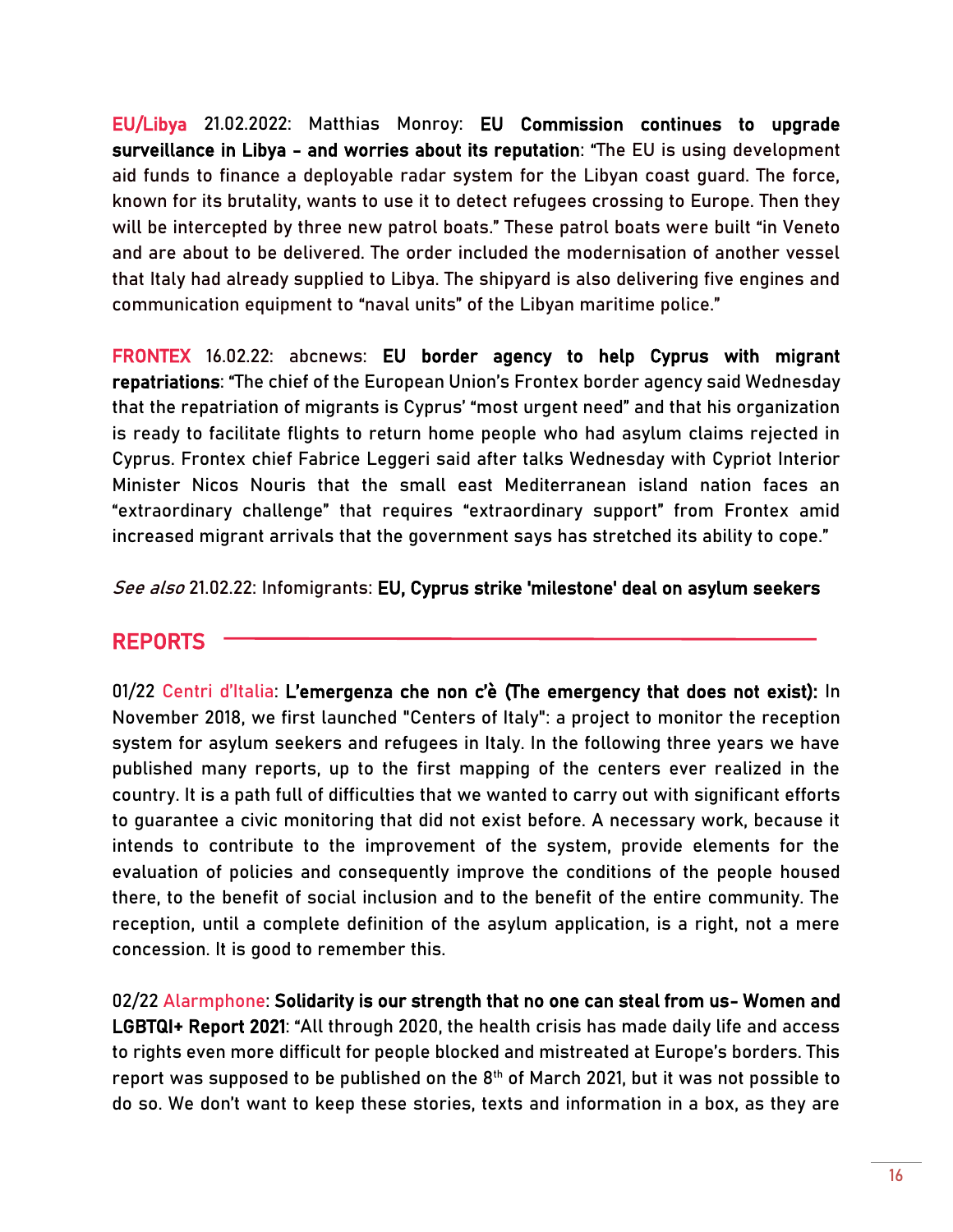part of the relationships we build and the experiences we share in our struggle against borders with women and LGBTQI+ people. We have therefore decided to publish it at the start of the new year 2022 during which we will continue to fight in solidarity with people on the road. [...] We have structured this report on the basis of texts and actions carried out by feminist border groups and on the basis of interviews and testimonies."

02/22 Human Rights Watch: "How Can You Throw Us Back?" Asylum Seekers Abused in [the US and Deported to Harm in Cameroon](https://www.hrw.org/report/2022/02/10/how-can-you-throw-us-back/asylum-seekers-abused-us-and-deported-harm-cameroon): "Human Rights Watch research shows that US authorities not only sent Cameroonians back to harm, but also subjected them to serious human rights violations in US immigration detention, failed to fairly adjudicate many of their cases, and failed to protect confidential asylum documents, which were confiscated by their government. For these reasons, US deportations of Cameroonian asylum seekers violated US obligations under international human rights and refugee law."

02/22 Syrians for Truth & Justice: [Turkey Continues to Forcibly Return Refugees,](https://stj-sy.org/wp-content/uploads/2022/02/Turkey-Continues-to-Forcibly-Return-Refugees.pdf)  [Ignoring International Warnings that Syria is Still Unsafe](https://stj-sy.org/wp-content/uploads/2022/02/Turkey-Continues-to-Forcibly-Return-Refugees.pdf): "Addressing the claims of safety in Syria, which the Turkish authorities are using as a pretext for the deportations, on 21 October 2021, Chair of the UN Syria Commission of Inquiry, Paulo Pinheiro, delivered a speech before the Third Committee of the General Assembly, warning that "This is not a time for anyone to be thinking that Syria is safe, for its refugees to return home. Instead, we are seeing an upsurge in fighting and violence." Despite this, January 2022 was marked by group deportations of tens of Syrians, most of whom had not committed any crimes. Instead, many carried kimliks, work permits, and student paperwork. STJ continues to investigate these cases and will soon publish our findings in another report. The cost of these deportations, both from Turkey and Europe, have often been deadly. Most recently, Turkish media, associated with the government, reported that 19 bodies had been found of refugees who died from the cold after Greek police arrested, stripped, and returned them to Turkey."

02/22 Pro Asyl: [Diskriminiert und Abgelehnt. Zur Situation schutzsuchender Rom\\*nja](https://www.proasyl.de/wp-content/uploads/220210_BHP_PA_Moldau_final-1.pdf)  [aus der Republik Moldau](https://www.proasyl.de/wp-content/uploads/220210_BHP_PA_Moldau_final-1.pdf) (Discriminated against and Rejected. On the Situation of Roma from the Republic of Moldova Seeking Protection): "The study published by PRO ASYL and the Berlin Refugee Council in February 2022 [...] sheds light on the questionable, insensitive fast-track procedures of the German authorities and exposes the pervasive discrimination and existence-threatening marginalization of those affected in the Republic of Moldova."